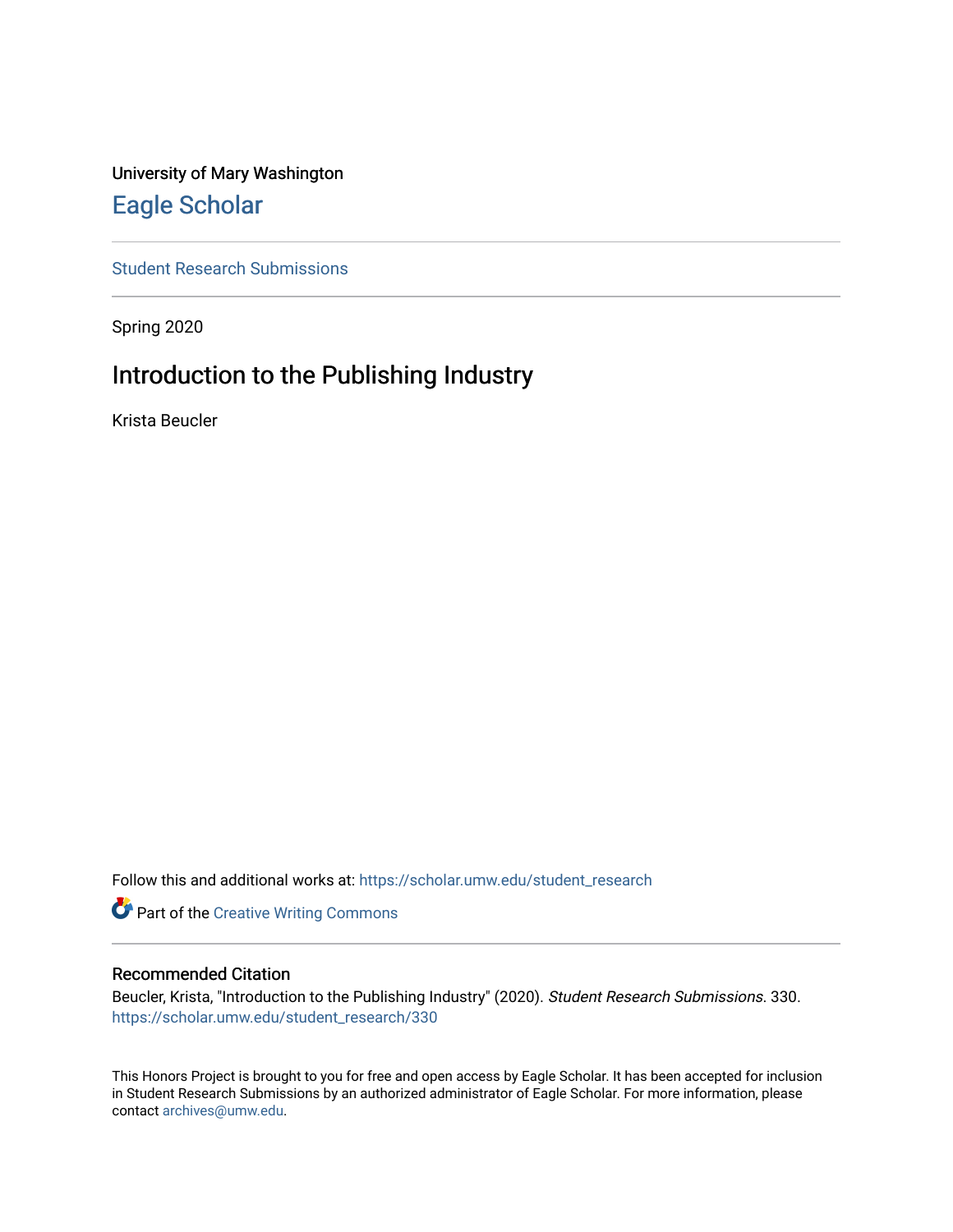# **ENGL 491: Intro to the Publication Industry**

College of Arts and Sciences, English Department, Creative Writing Honors Capstone

Krista Beucler

Spring 2020 Advisor: Dr. Warren Rochelle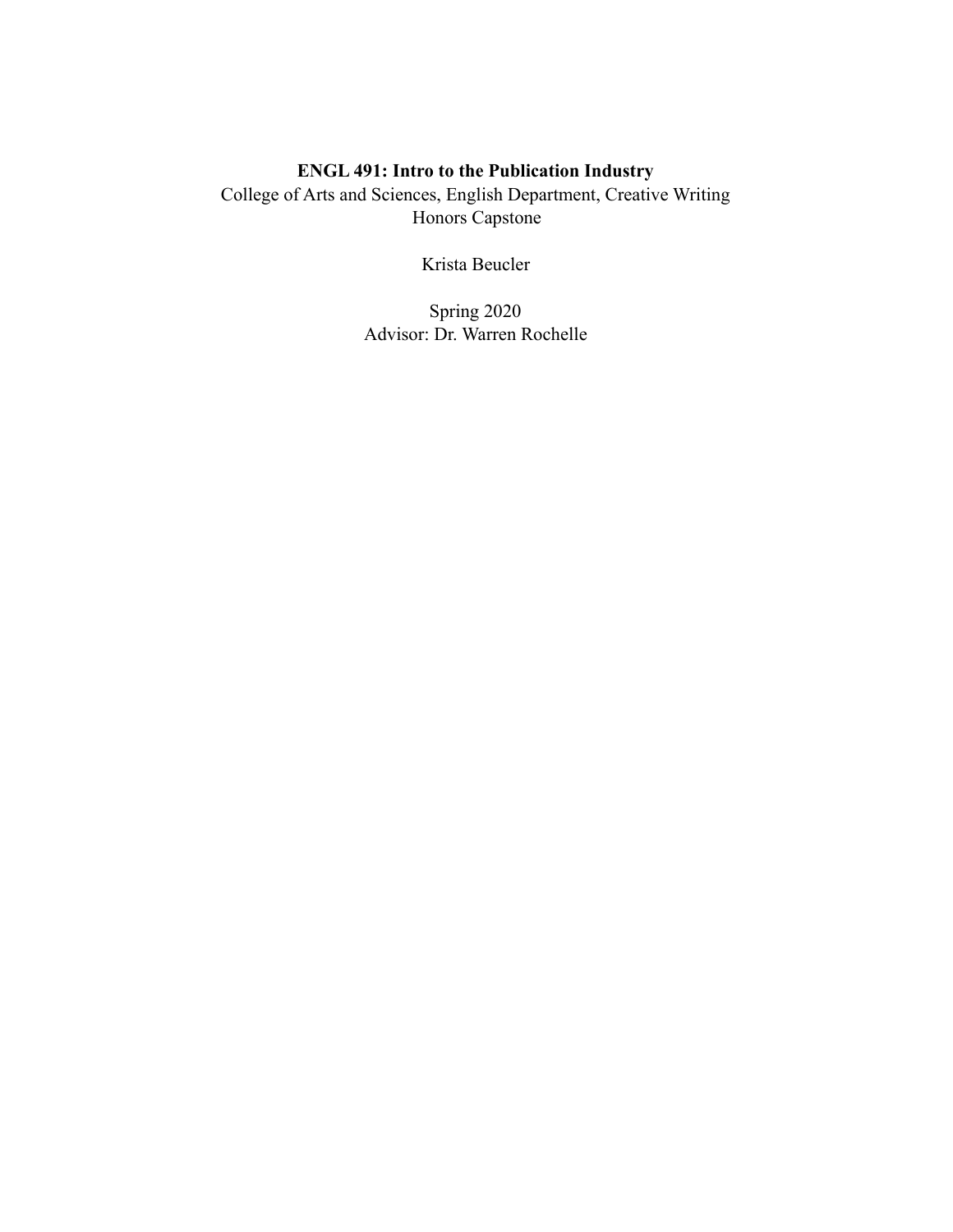# **Table of Contents**

| <b>Cover Letters</b> |  |
|----------------------|--|
|                      |  |
|                      |  |
|                      |  |

*Please contact the author for access to the complete novella, The Necromancer.*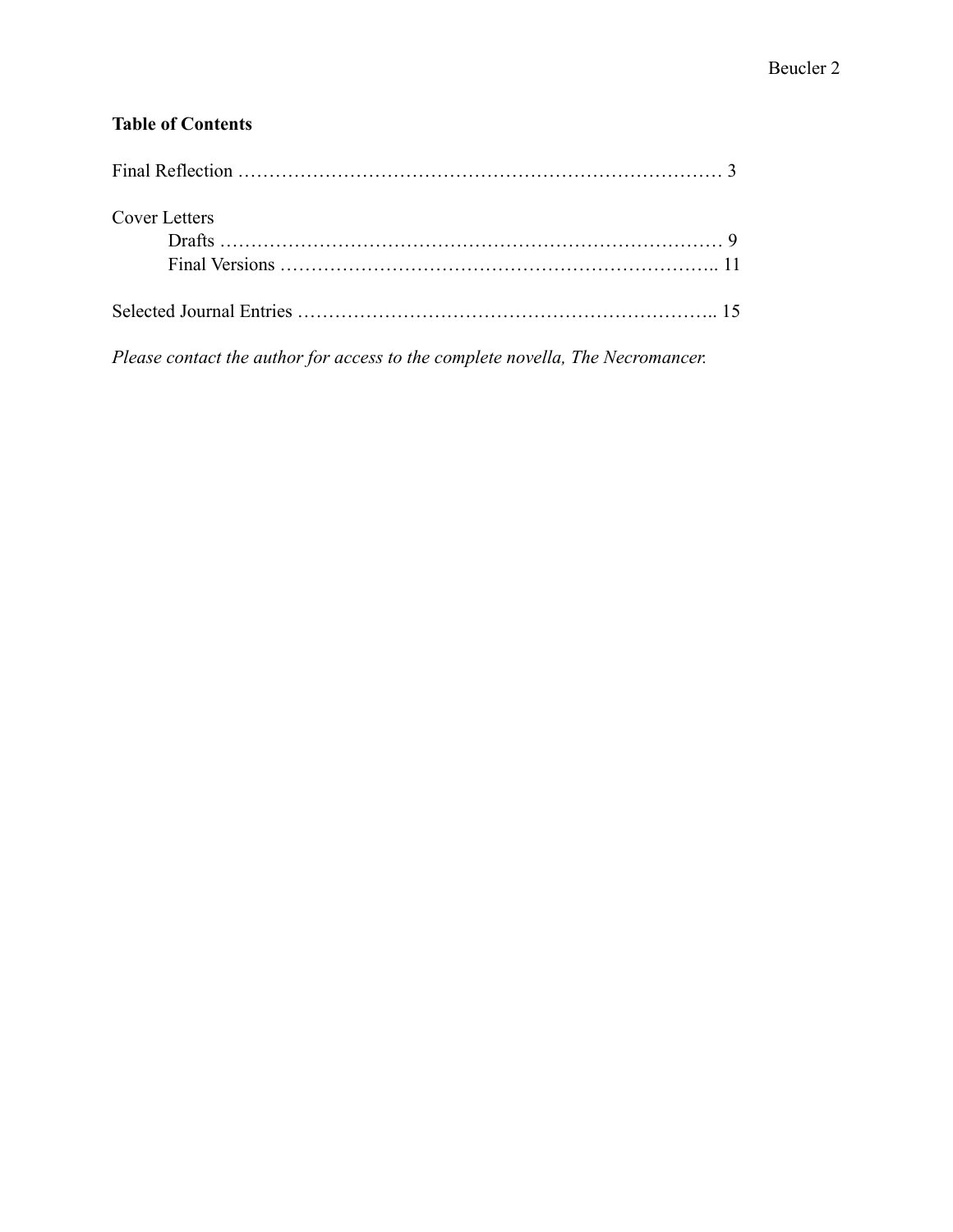Beucler 3

#### **Final Reflection**

The Honors Capstone is designed to be a culmination of a student's academic work at UMW. My project built on what I have learned throughout my time at UMW and particularly my major classes. But more than that, my Capstone has been the beginning of the rest of my career. While doing the project, it felt like something I was doing this semester, with a definitive end date. I see now that it is in fact just the beginning of the future. My Capstone project involved revising the novella I wrote for fiction seminar ENGL 470B, finding literary magazines that might publish my work, writing cover letters, and sending out submissions to the selected magazines. Though we structured the project in small steps with clear objectives, it is now going to become an ongoing part of my professional development. I selected four magazines to submit to during this project, but I plan to continue to send out submissions until the novella is accepted somewhere. Of course, this process won't be a one time thing either; I will have to repeat this process with every creative work I produce for publication.

The whole process from the very first idea I had for this story that became the novella *The Necromancer* to its completed revisions, ready for publication took about four years. A friend had suggested I write a story about a barista on Valentine's Day set in a fantasy world. I wrote a few pages of the opening, toying with the characters of Silver and Varior and then I got stuck and put it away for a while. Then in fiction seminar, two and a half years later, I thought this story would be a prime candidate for turning into my novella. Because of the deadlines enforced by the class, and the help of my critique group, I was able to finish the story I had been stuck on for so long. I was pretty happy with how it turned out at the end of the semester and I again put it away for about a year. When this Capstone project was in its early stages of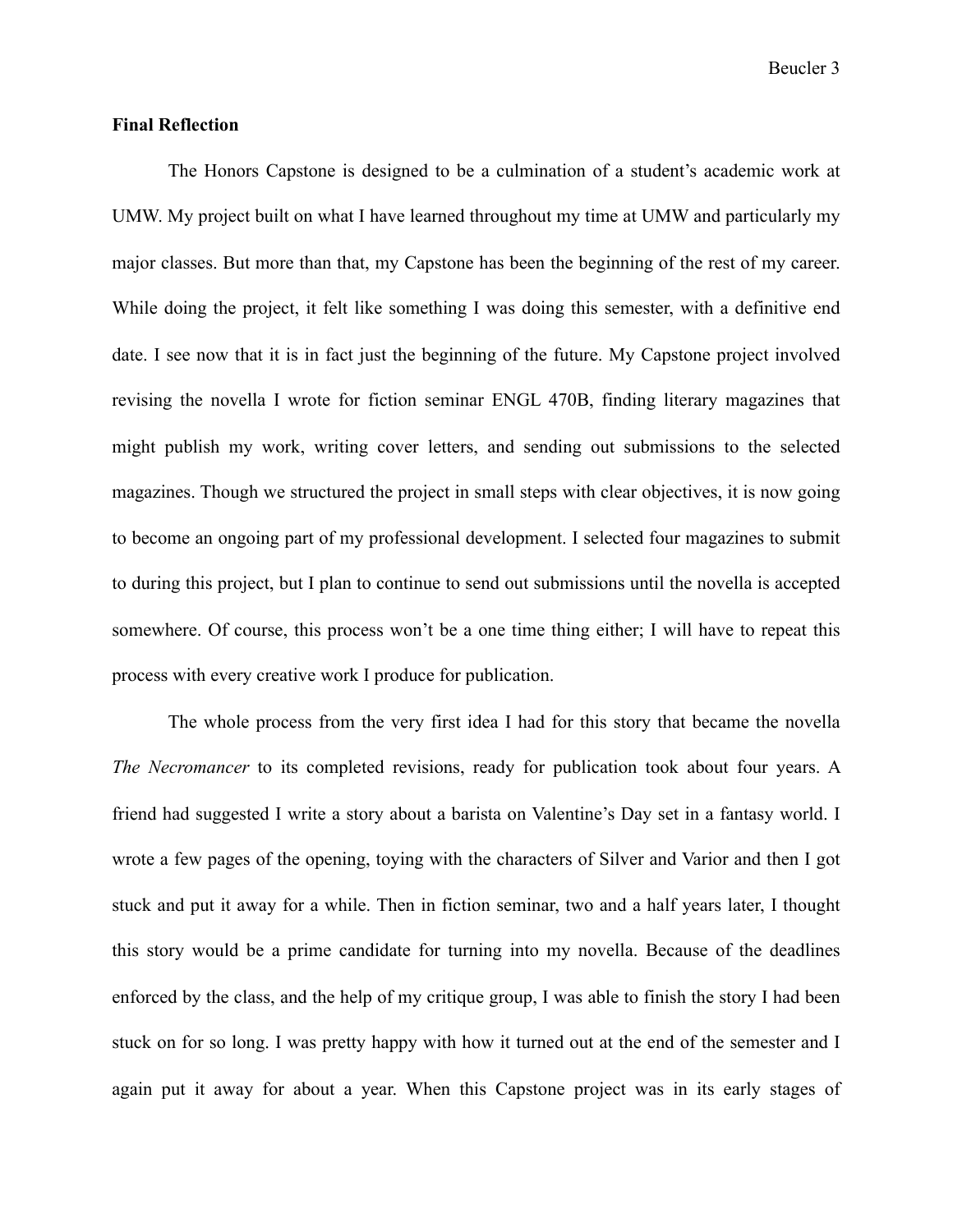development I knew I wanted to explore the publishing industry and try to revise and submit some of my work for publication. *The Necromancer* felt like the most complete and best piece I had but I didn't know if anyone published novella length work. My Capstone advisor assured me that some literary magazines do publish novellas and sent me on my way with several copies of the Magazine of Fantasy & Science Fiction. With my completed novella and literary magazines in mind, I designed the project that became my Capstone this semester.

The first stage of the project was revising the novella. The revisions were particularly challenging for me. I tend to have a hard time wanting to change what I have written in the first draft. My Capstone advisor really pushed me to think about world building. In the first draft of the novella, the plot and characters came first and the world came later, and I just sort of made it up as I went along. But for a revised, polished, ready for publication piece, I needed to think more deeply about the history of the world and the people that lived there, and the rules for magic. I read a lot of articles about world building from publications like Publisher's Weekly and Writer's Digest. These included interviews with writers like Margaret Atwood, N. K. Jemisin, and Leigh Bardugo. All of them discussed making the created world believable so that there appears to be more under the surface of what the reader sees. I used my readings and journal entries to help me flesh out the fantasy world of my novella. I wrote a lot of notes and histories of the world that did not actually appear in the novella, but did a lot to inform the action and back stories. It helped me with continuity errors and believability.

One of the other difficult parts of revising is know what not to revise. I had to be able to identify what was working in the story and not mess with that. Just like overworking a painted canvas, it is possible to revise too much. Knowing when to stop revising was one of the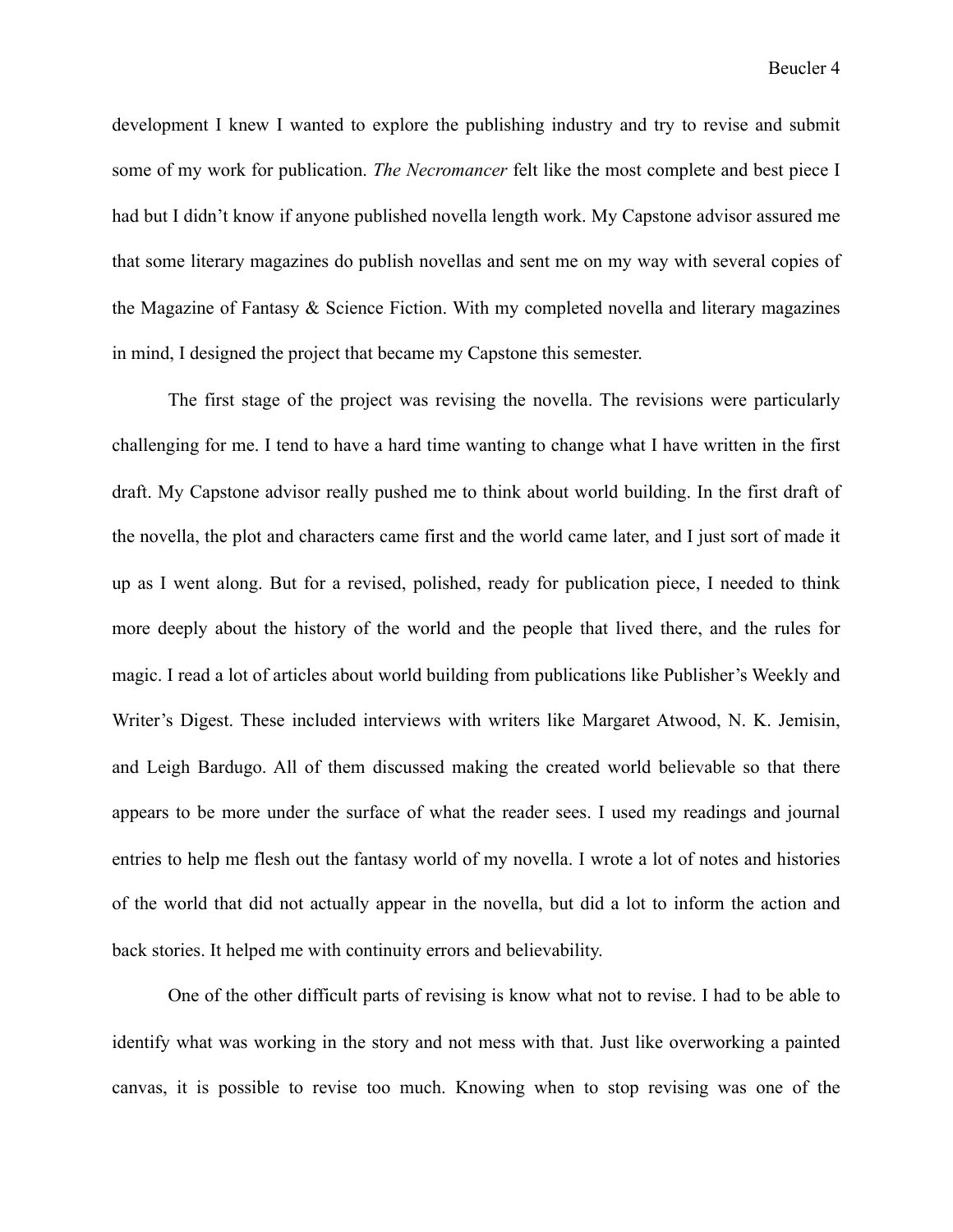challenges for me; I always felt like I should read it over just one more time before I could send it out.

I had a hard time finding magazines to send my work. At the time I was researching magazines, there didn't seem to be many that were publishing novella length work, publishing genre work, and currently accepting submissions. I had a long list of magazines I wanted to submit to but not all of them were accepting submissions at this time. I think just because of the timing of the project, many magazines were closing for submissions in early March and others weren't opening for submissions again until April and May. I picked four magazines to submit to for the project, but I expect to send more submissions as more magazines and contests open for submissions.

I think the worst part of the process for me was writing the cover letters. Every article I read about writing cover letters had slightly different suggestions about what to include and what not to include. It's really stressful to have that be the first impression you make on the editor. It's also really difficult to distill a whole 24,000 word project down into just one page that is going to make the editor want to read your work. Even if the work itself is very good, the cover letter has to represent the writer and the work well and not be a barrier to the story.

As far as the submission process, it's probably the most nerve-wracking part of being a writer. There's also the formatting of the manuscript and trying to make sure you're meeting all the requirements that each magazine has for formatting, and then making sure to upload the correctly formatted version of the manuscript to the right place. As well as making sure you've got the right cover letter going to the right magazine. I definitely didn't want to send the Magazine of Fantasy & Science Fiction a cover letter addressed to the editor of Driftwood Press.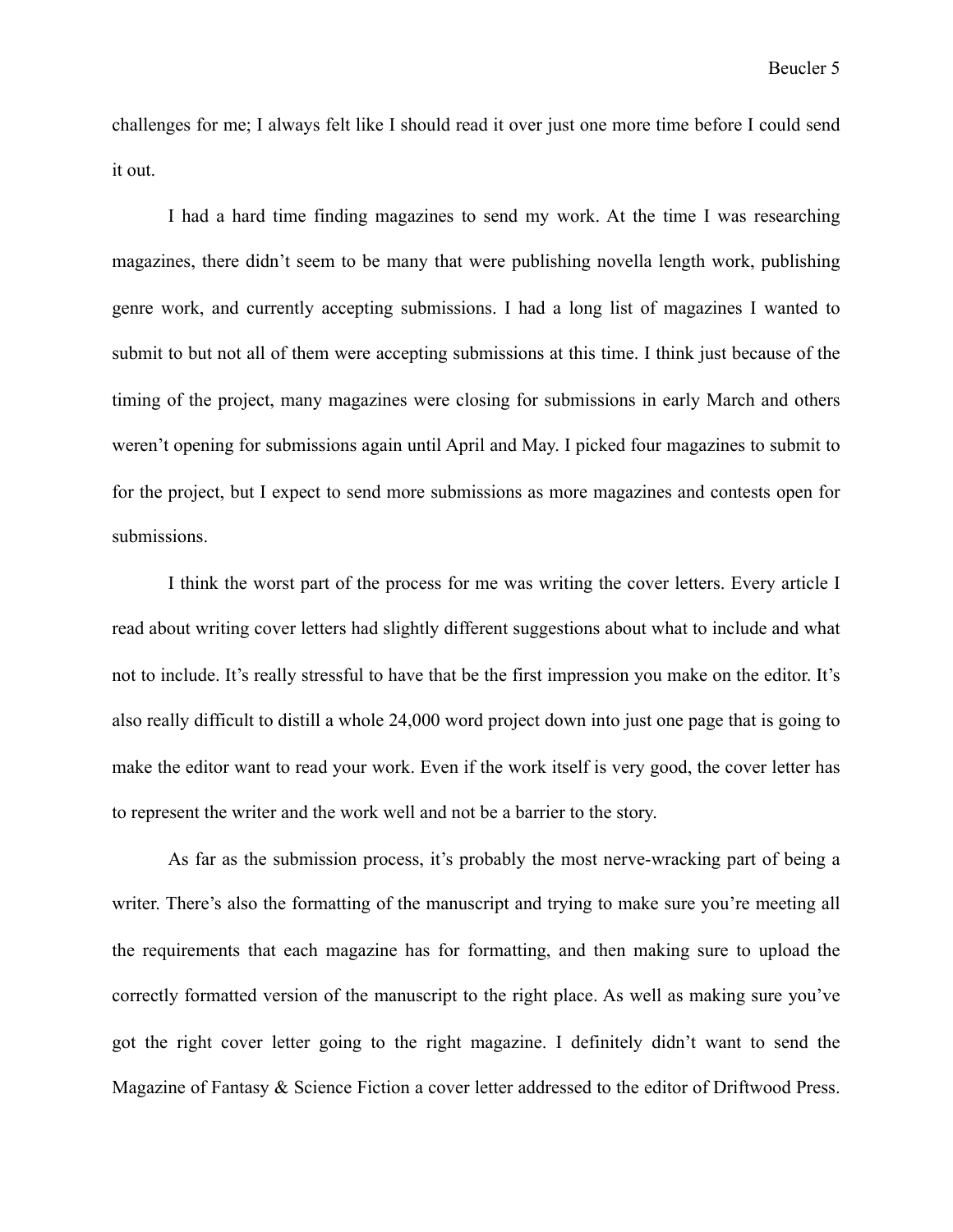Even after triple checking each submission, there was still a moment of panic after I hit submit and thought, "Ah! I can't take it back now."

I have submitted to the Magazine of Fantasy & Science Fiction, the Clay Reynolds Novella Prize from Texas Review Press, and Driftwood Press. I tried to submit to Deep Magic literary magazine, but I had some trouble with their website; they don't use Submittable (an online tool many magazines use for submissions) and for some reason I couldn't get the form to submit. I tried to send them a message, but they only have one of those Contact Us forms on their website, and when I tried to submit a message there I got a "There was an error trying to send your message, try again later" message. I didn't know what to do since there was no email or even physical address listed.

I have received an email from F&SF; I have already been rejected. That response was much quicker than I expected. I thought I'd have 8 weeks to feel quietly hopeful that my story was still in consideration. I did not really expect to be published by F&SF since they are a very prestigious and well respected literary magazine. Not many writers who have never been published get their first publication there. However, the note from the editor was nice and he said he hoped that I'd keep them in mind for the future. From the Rappahannock Review, this would be what we call a warm rejection, which is meant to be encouraging so that the writer wants to submit to the magazine again, as opposed to a cold rejection which does not encourage the writer to send more work. Every published writer has stories about how many times they were rejected before becoming bestselling authors (except for Diana Gabaldon and Andy Weir, but they're not the norm), but knowing that doesn't really make the process any easier.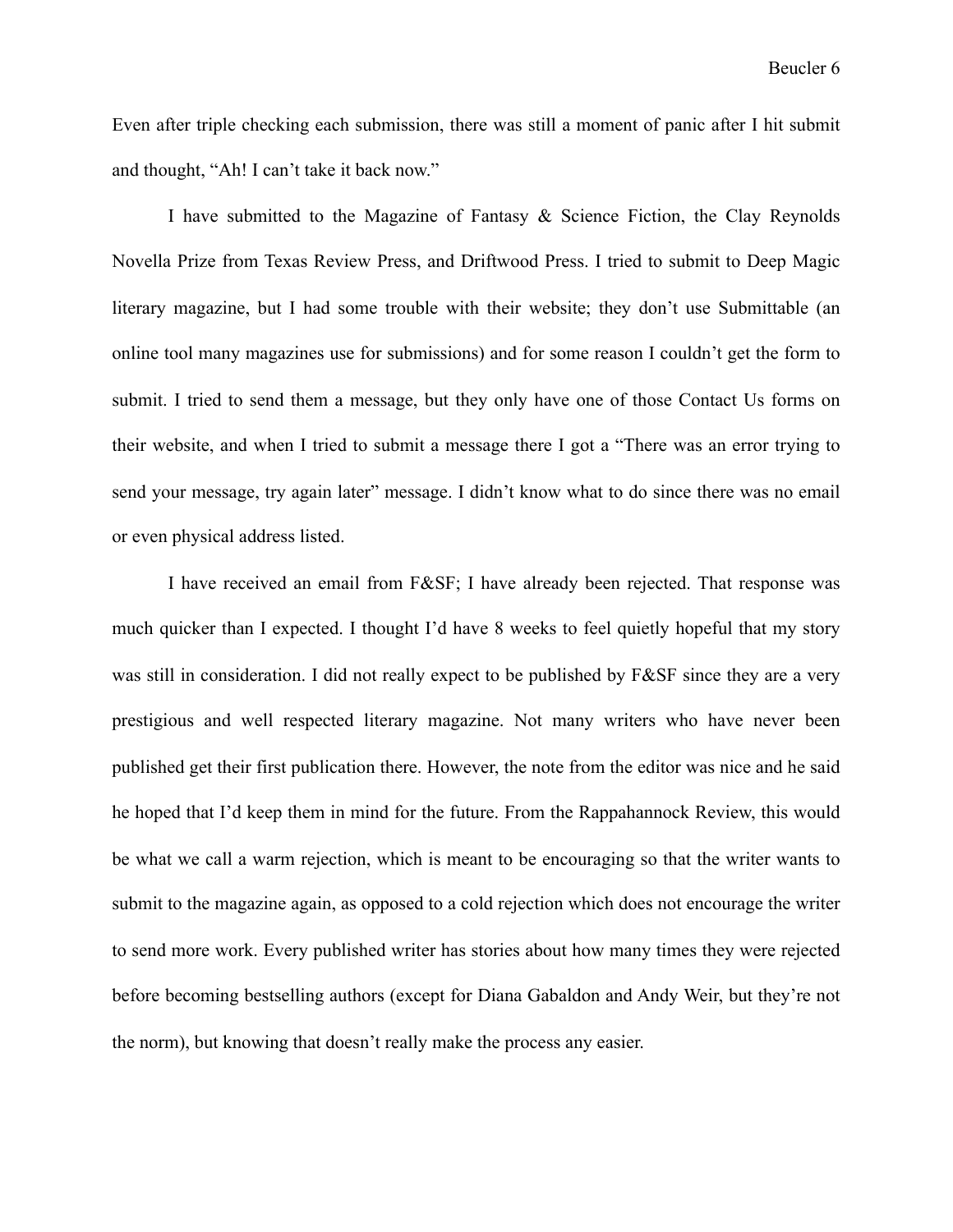I have some doubts about Clay Reynolds and Driftwood; neither magazine says what genre they're looking for but I sort of expect them to pick something more in the vein of literary fiction. Hopefully I'll be able to submit to Deep Magic eventually. I plan to keep an eye out for some of the other magazines that were on my list but not currently accepting submissions, so I can submit to them sometime in the future.

This semester I was the Editor in Chief of the Rappahannock Review, UMW's literary magazine. From reading for the Rappahannock Review as an editor, I know that bad cover letters really bias me against the story. I almost don't even want to open submissions with bad cover letters, and I'm guessing some journals or agents probably don't open submissions with bad cover letters. Being able to read other writer's cover letters was helpful in giving me insight into writing my own. Another thing that was pretty clear as an editor was whether submissions were polished stories or first drafts. Even if it was a pretty good story, if there were typos or grammatical mistakes it reflected really poorly on the professionalism of the writer. Perhaps the most frustrating thing was not having the time to give each writer personalized feedback about their work, or being able to tell them how close they were to publication. As a writer, you only get the rejection, you don't get to see how long the editorial team spent discussing your piece and how close you were to an acceptance.

Before beginning this project, I knew very little about literary magazines and had only the vaguest understanding of the publishing process. I'm very glad I got to focus more on the revising aspect of writing since it's so important and isn't always something we had time for in my previous creative writing classes. I consider myself a much more knowledgeable and skilled writer after this project.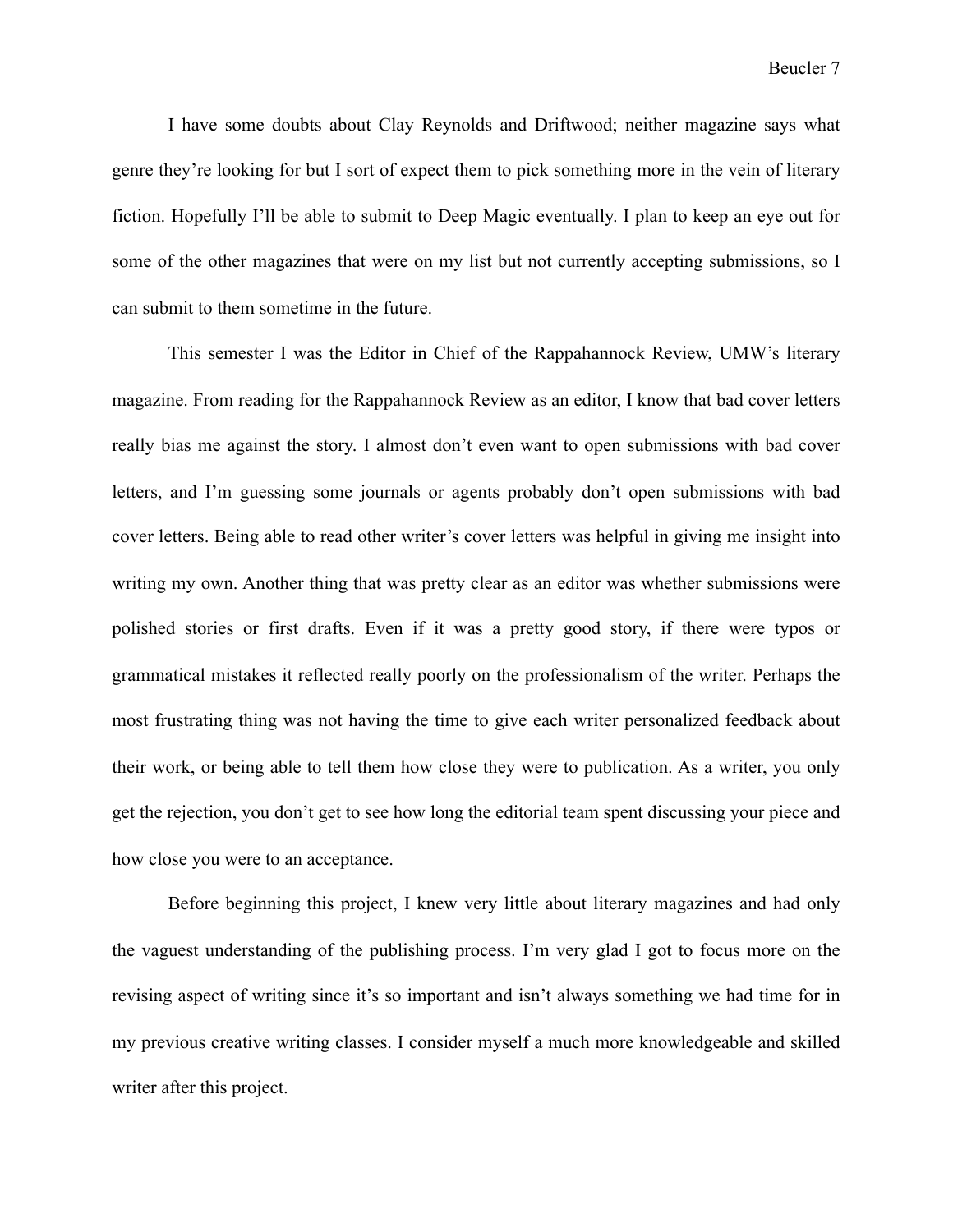As a senior, it's time for me to transition to life after UMW. I think this process has taught me a lot and I'm really glad I got to experience both sides of the publishing industry, as an editor and as a submitting writer. I hope my experiences with the Rappahannock Review can help me be a better editor of my own work, and maybe lead to a job in editing or publishing. I know my experience submitting my work has helped further my understanding of how professional writers get published. I plan to continue sending submissions of my novella until it is published. I hope to also write a novel set in the same world of my novella, maybe with a few of the characters from *The Necromancer* making cameos. The last part of my project was creating a Domain of One's Own with the Digital Knowledge Center. I plan to use my website as a professional writer's website which will help me grow my online presence.

If I've learned anything from the outbreak of COVID-19 it is that we will always need artists. My parents always wanted me to be an engineer or a doctor or a computer programmer, and I've heard the "Oh, you're an English major, so what are you going to do with that?" line so many times. I think it's pretty clear that the world needs medical professionals, grocery store workers, and delivery drivers, but the world also needs artists. Without music, TV, movies, theater, and books, we're just surviving, not living.

COVID-19 has disrupted my post-graduation plans, but even if I am stuck inside at home all summer and into the fall, I will be able to do one of the things I planned: revising a novel I have written and writing query letters for agents for my novel.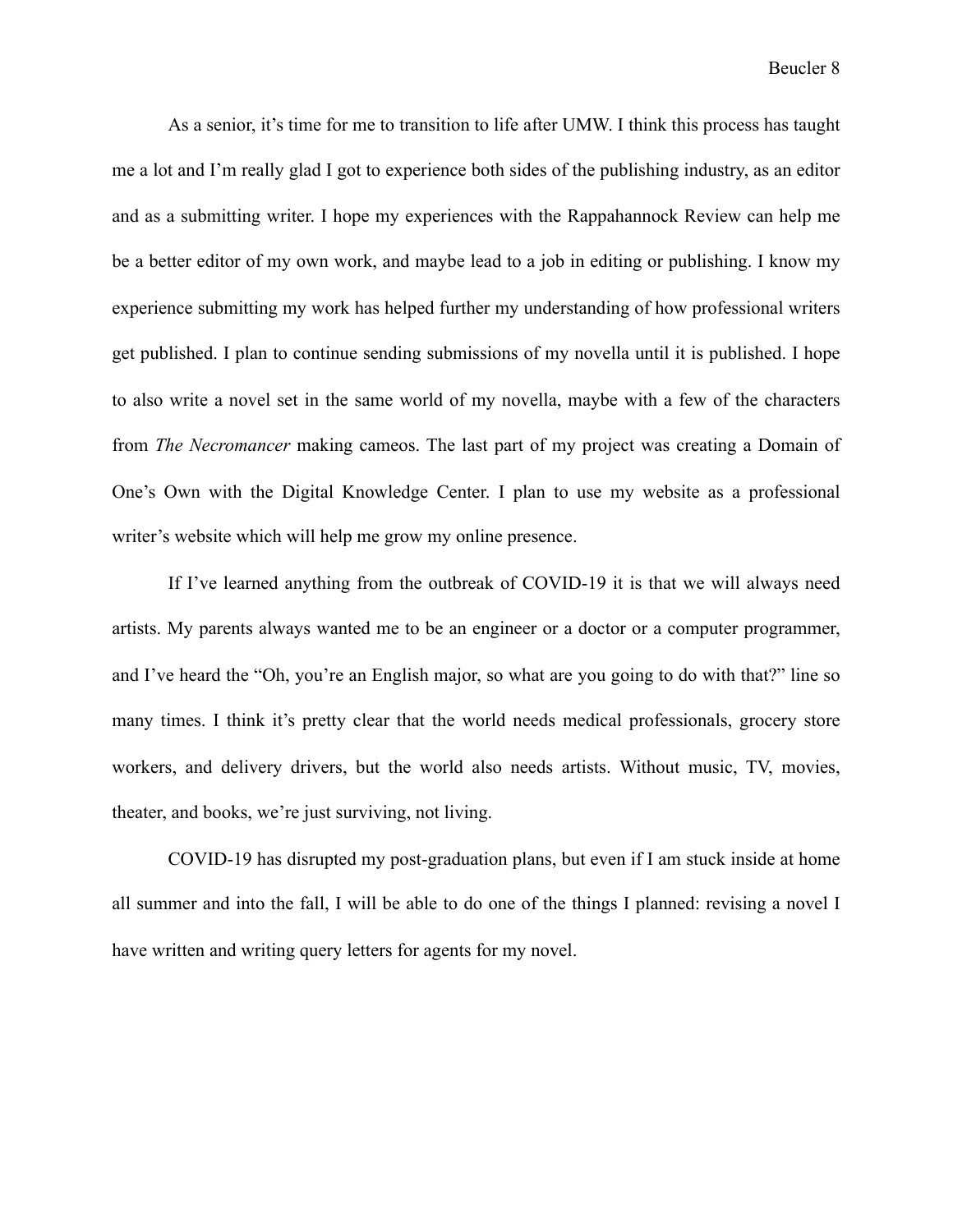# **Cover Letter Drafts**

Dear [editor],

It's Valentine's Day and Silver's parents are coming to dinner, expecting to meet the suitor Silver has dutifully told them of in her letters home. Unfortunately, Silver doesn't actually have a suitor. So she decides to raise one from the dead. What could go wrong?

THE NECROMANCER is a 23,500 word humorous fantasy novella set in the Kingdom of Meryn on the edge of the magical Wildwood. Waypoints connect this magical place to the mortal world where tourists, commercial holidays, and even goblins can travel freely between.

Krista Beucler is currently pursuing a Bachelor of Arts in creative writing at the University of Mary Washington in Virginia. If published, this would be her first publication. She is an avid reader, cat-lover, and traveler, though she always loves coming home to her native Colorado.

Sincerely, Krista Beucler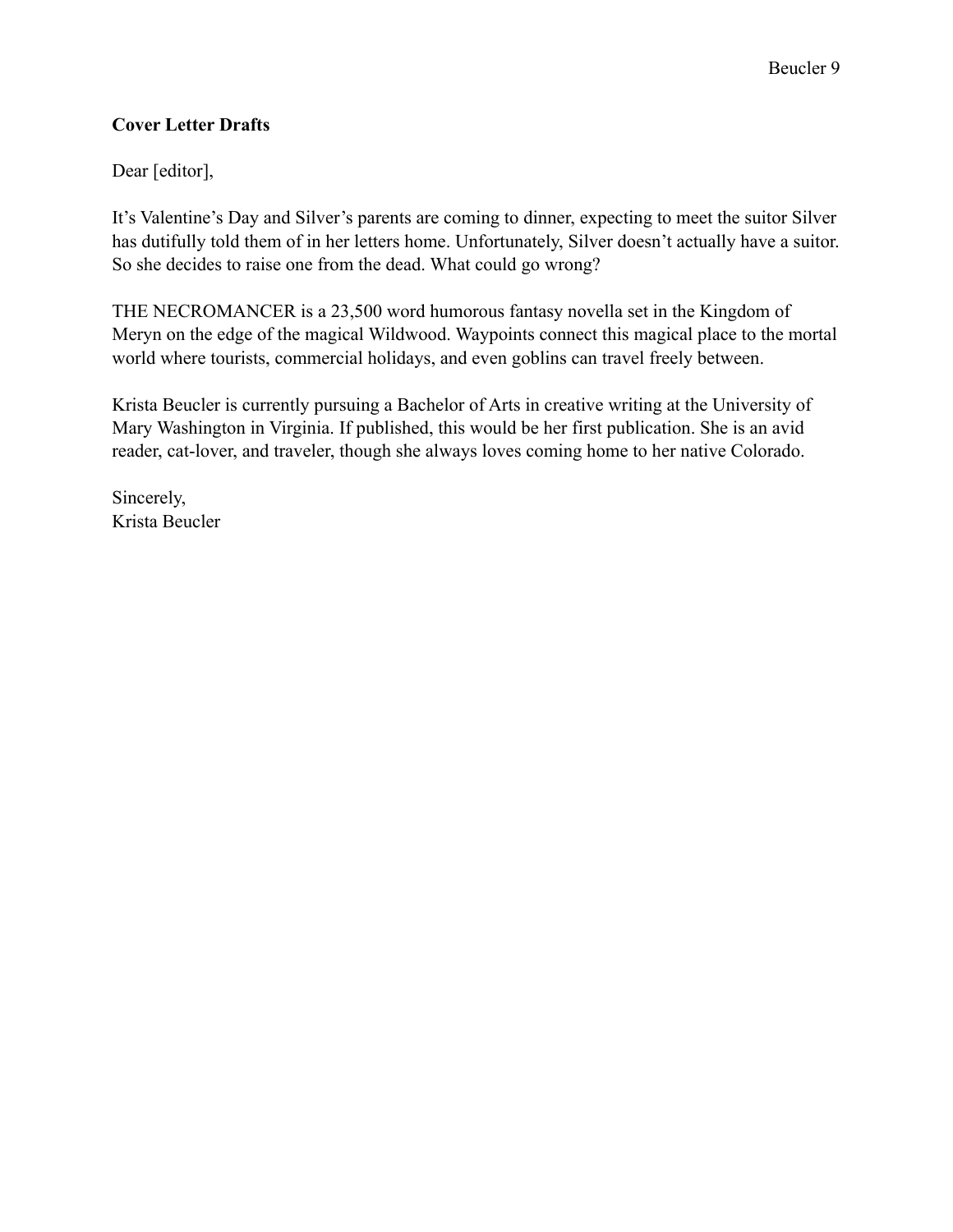Dear [editor],

It's Valentine's Day and Silver Nightbrace's parents are coming to dinner, expecting to meet the suitor Silver has dutifully told them of in her letters home. Unfortunately, Silver doesn't actually have a suitor. On her break at the apothecary, where she works as a barista, she decides to raise a boyfriend from the dead. Necromancy can't be that hard, right?

THE NECROMANCER is a 23,500 word humorous fantasy novella set in the Kingdom of Meryn on the edge of the magical Wildwood. Waypoints connect this magical place to the mortal world where tourists, commercial holidays, and even goblins can travel freely between. Join Silver and her corpse-boyfriend on their adventure across the Kingdom of Meryn, through the city of London, into the Winter Forest of the Wildwood, and deep underground in the goblin stronghold.

Originally from Colorado, Krista Beucler is currently pursuing a Bachelor of Arts in creative writing at the University of Mary Washington in Virginia. If published, this would be her first publication. Her social distancing hobbies during this time of COVID-19 include scrapbooking, reading, washing her hands, and cuddling her cat.

Thank you for your consideration, Krista Beucler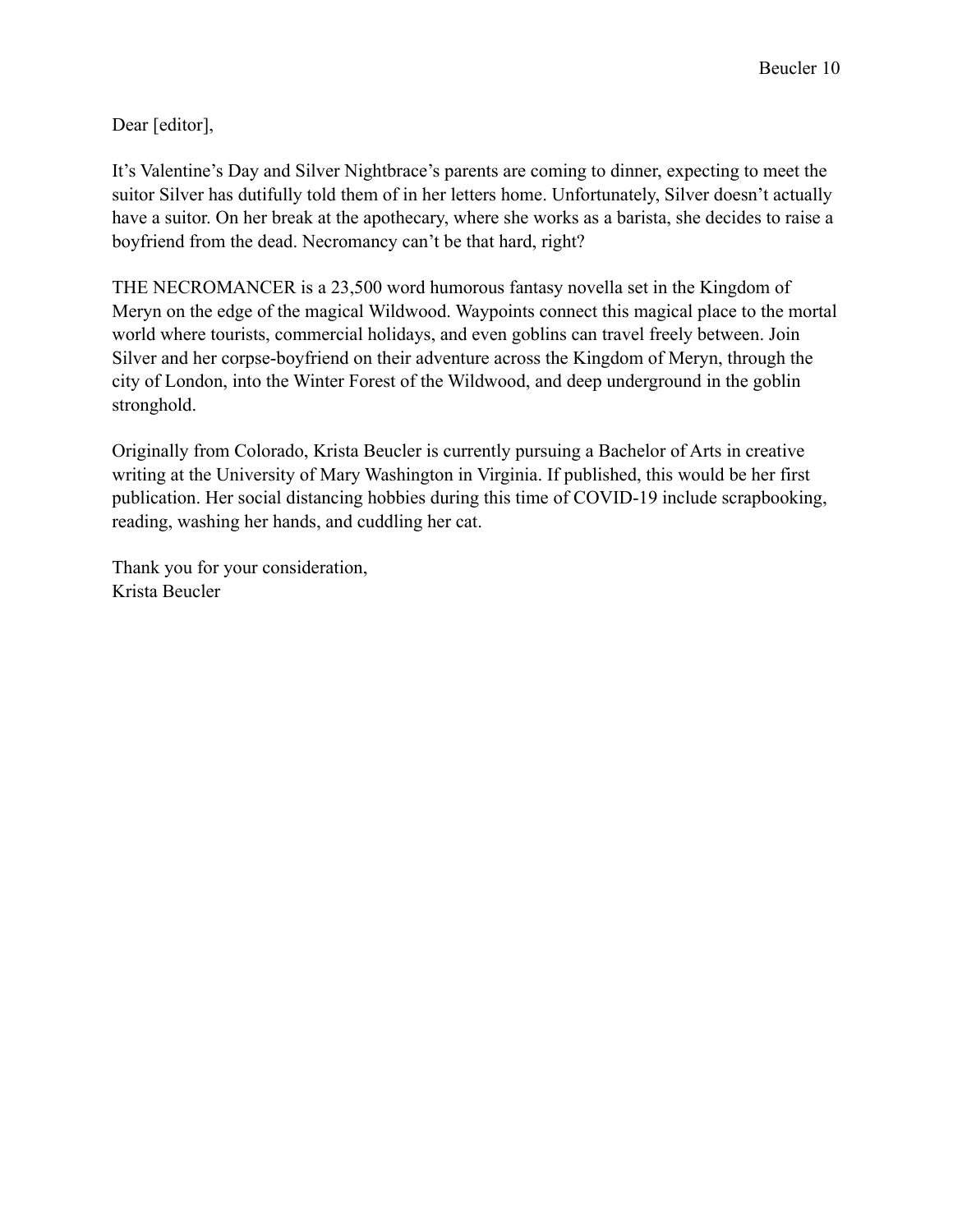# Beucler 11

# **Final Cover Letters**

The Magazine of Fantasy & Science Fiction P. O. Box 8420 Surprise, AZ 85374

Dear C.C. Finlay,

It's Valentine's Day and Silver Nightbrace's parents are coming to dinner, expecting to meet the suitor Silver has dutifully told them of in her letters home. Unfortunately, Silver doesn't actually have a suitor. On her break at the apothecary, where she works as a barista, she decides to raise a boyfriend from the dead. Necromancy can't be that hard, right?

THE NECROMANCER is a 23,778 word humorous fantasy novella set in the Kingdom of Meryn on the edge of the magical Wildwood. Waypoints connect this magical place to the mortal world where tourists, commercial holidays, and even goblins can travel freely between. Fans of fantasy will enjoy this lighthearted adventure-turned-love story that spans across the Kingdom of Meryn, through the city of London, into the Winter Forest of the Wildwood, deep underground in the goblin stronghold, and past even the boundaries of Death.

Thank you for your commitment to publishing great work in the fantasy and science fiction genres. I very much enjoy reading your magazine and it would be an honor to have my work appear in your pages.

Originally from Colorado, Krista Beucler is currently pursuing a Bachelor of Arts in creative writing at the University of Mary Washington in Virginia. She is currently the Editor-in-Chief of the Rappahannock Review, the literary journal published by the University of Mary Washington. If published, this would be her first publication.

Thank you for your consideration,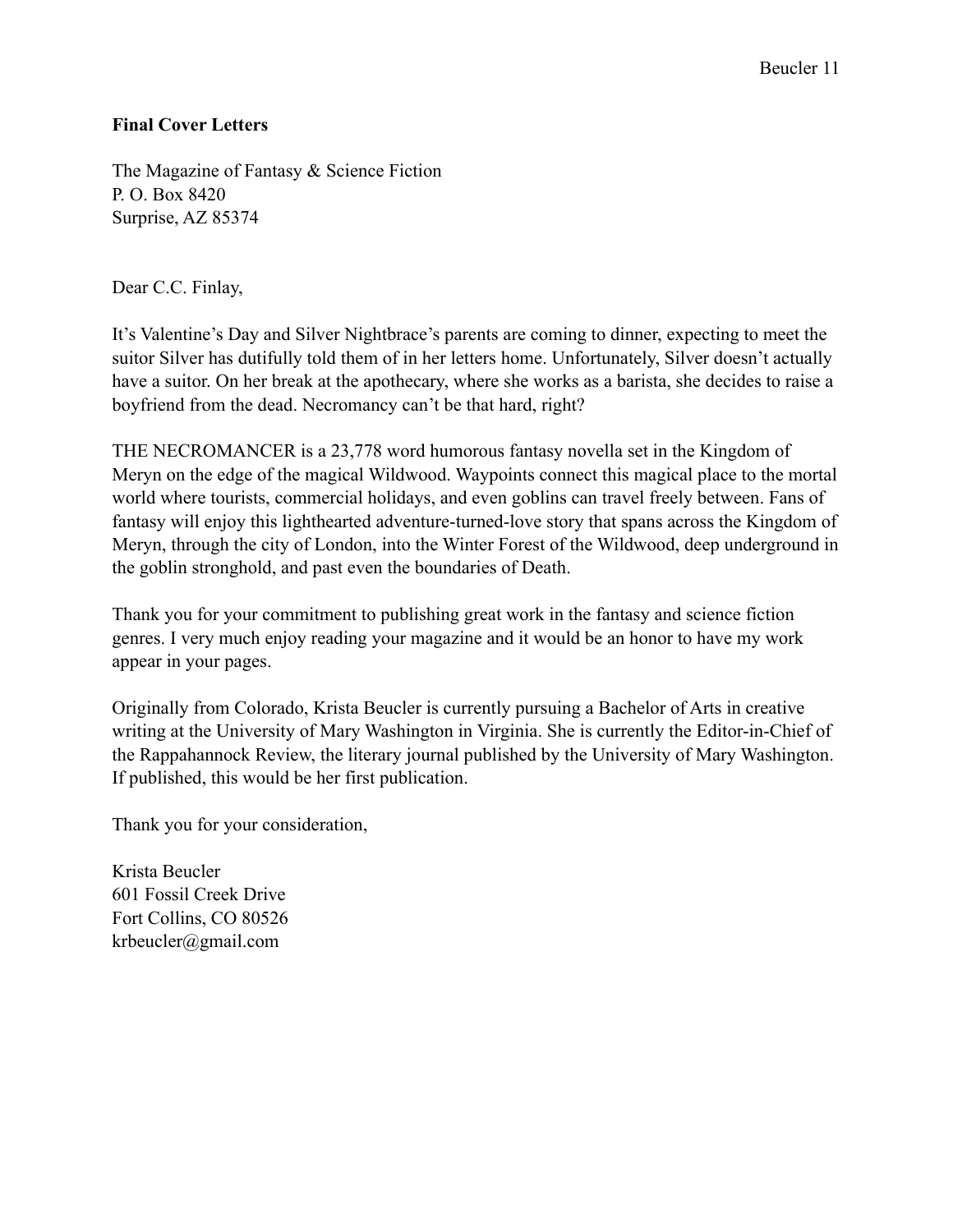Texas Review Press Box 2146 Huntsville, TX 77341

Dear Hannah Pittard,

It's Valentine's Day and Silver Nightbrace's parents are coming to dinner, expecting to meet the suitor Silver has dutifully told them of in her letters home. Unfortunately, Silver doesn't actually have a suitor. On her break at the apothecary, where she works as a barista, she decides to raise a boyfriend from the dead. Necromancy can't be that hard, right?

THE NECROMANCER is an approximately 24,000 word humorous fantasy novella set in the Kingdom of Meryn on the edge of the magical Wildwood. Waypoints connect this magical place to the mortal world where tourists, commercial holidays, and even goblins can travel freely between. Fans of fantasy will enjoy this lighthearted adventure-turned-love story that spans across the Kingdom of Meryn, through the city of London, into the Winter Forest of the Wildwood, deep underground in the goblin stronghold, and past even the boundaries of Death.

Please note: no table of contents has been included in the manuscript because the novella is not separated into chapters or parts.

Originally from Colorado, Krista Beucler is currently pursuing a Bachelor of Arts in creative writing at the University of Mary Washington in Virginia. She is currently the Editor-in-Chief of the Rappahannock Review, the literary journal published by the University of Mary Washington. If published, this would be her first publication.

Thank you for your consideration,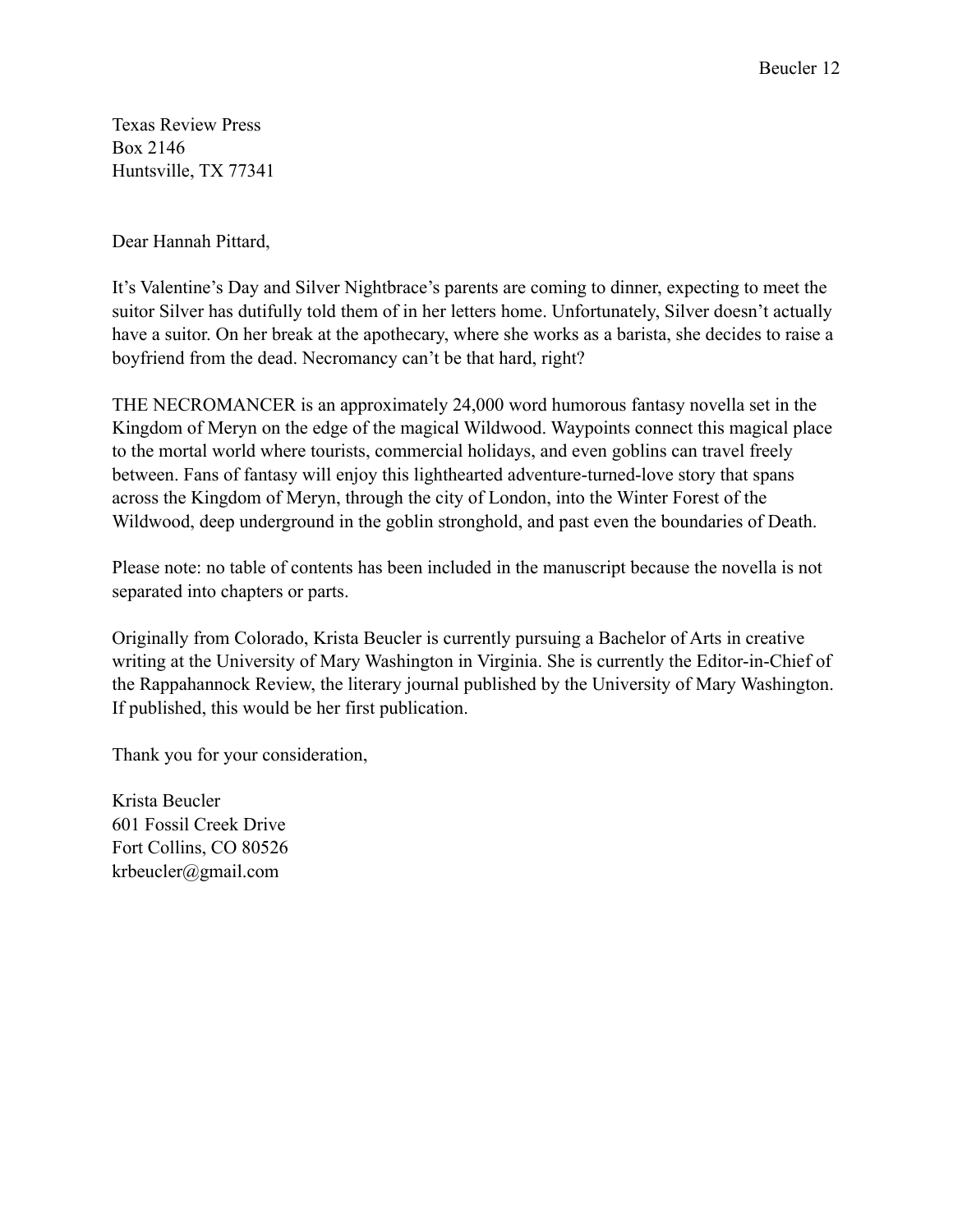Driftwood Press

Dear James McNulty,

It's Valentine's Day and Silver Nightbrace's parents are coming to dinner, expecting to meet the suitor Silver has dutifully told them of in her letters home. Unfortunately, Silver doesn't actually have a suitor. On her break at the apothecary, where she works as a barista, she decides to raise a boyfriend from the dead. Necromancy can't be that hard, right?

THE NECROMANCER is an approximately 24,000 word humorous fantasy novella set in the Kingdom of Meryn on the edge of the magical Wildwood. Waypoints connect this magical place to the mortal world where tourists, commercial holidays, and even goblins can travel freely between. Fans of fantasy will enjoy this lighthearted adventure-turned-love story that spans across the Kingdom of Meryn, through the city of London, into the Winter Forest of the Wildwood, deep underground in the goblin stronghold, and past even the boundaries of Death.

Originally from Colorado, Krista Beucler is currently pursuing a Bachelor of Arts in creative writing at the University of Mary Washington in Virginia. She is currently the Editor-in-Chief of the Rappahannock Review, the literary journal published by the University of Mary Washington. If published, this would be her first publication.

Thank you for your consideration,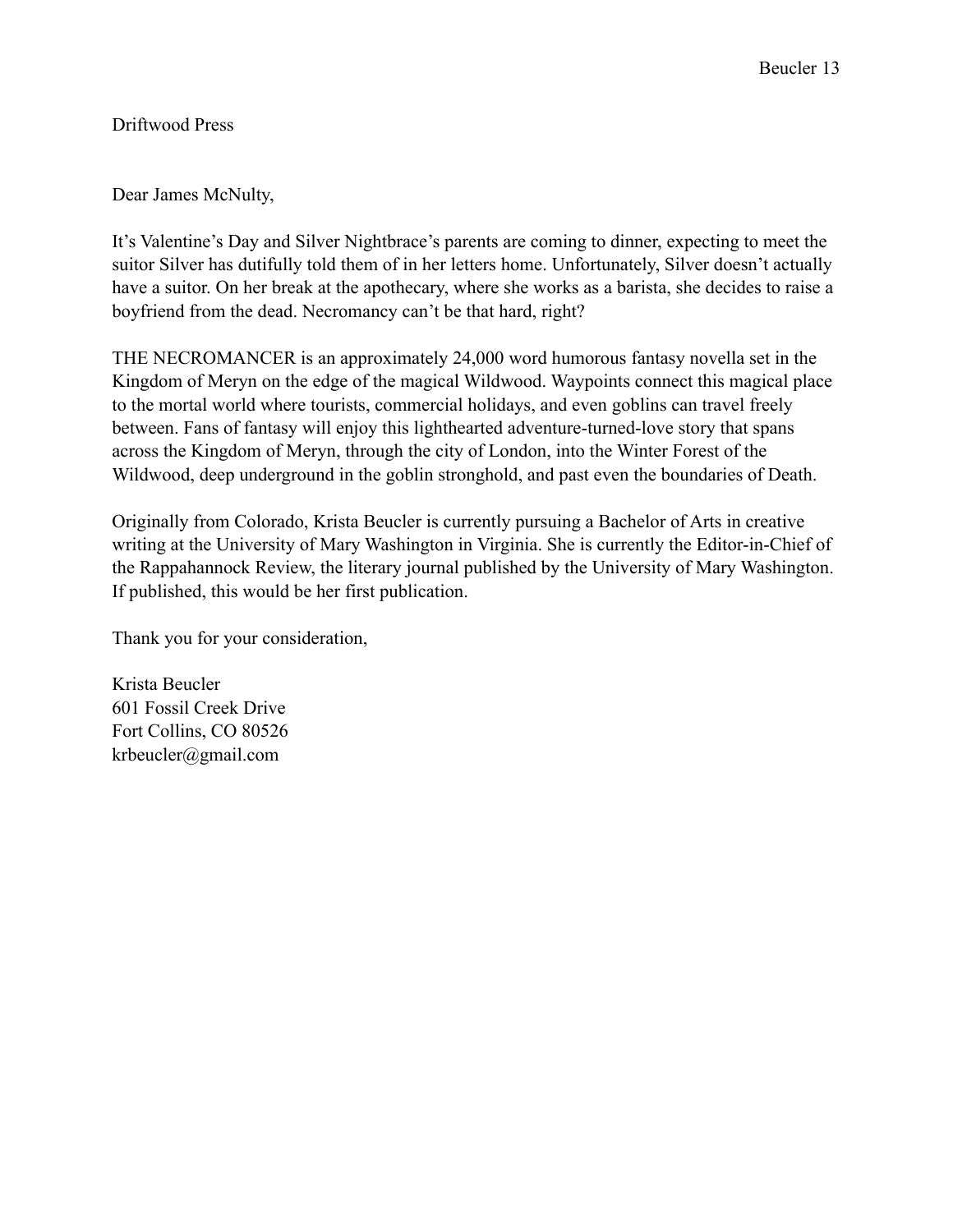Deep Magic Literary Magazine

Dear Brendon Taylor,

It's Valentine's Day and Silver Nightbrace's parents are coming to dinner, expecting to meet the suitor Silver has dutifully told them of in her letters home. Unfortunately, Silver doesn't actually have a suitor. On her break at the apothecary, where she works as a barista, she decides to raise a boyfriend from the dead. Necromancy can't be that hard, right?

THE NECROMANCER is a 23,772 word humorous fantasy novella set in the Kingdom of Meryn on the edge of the magical Wildwood. Waypoints connect this magical place to the mortal world where tourists, commercial holidays, and even goblins can travel freely between. Fans of fantasy will enjoy this lighthearted, family friendly adventure-turned-love story that spans across the Kingdom of Meryn, through the city of London, into the Winter Forest of the Wildwood, deep underground in the goblin stronghold, and past even the boundaries of Death.

Originally from Colorado, Krista Beucler is currently pursuing a Bachelor of Arts in creative writing at the University of Mary Washington in Virginia. She is currently the Editor-in-Chief of the Rappahannock Review, the literary journal published by the University of Mary Washington. If published, this would be her first publication.

Thank you for your consideration,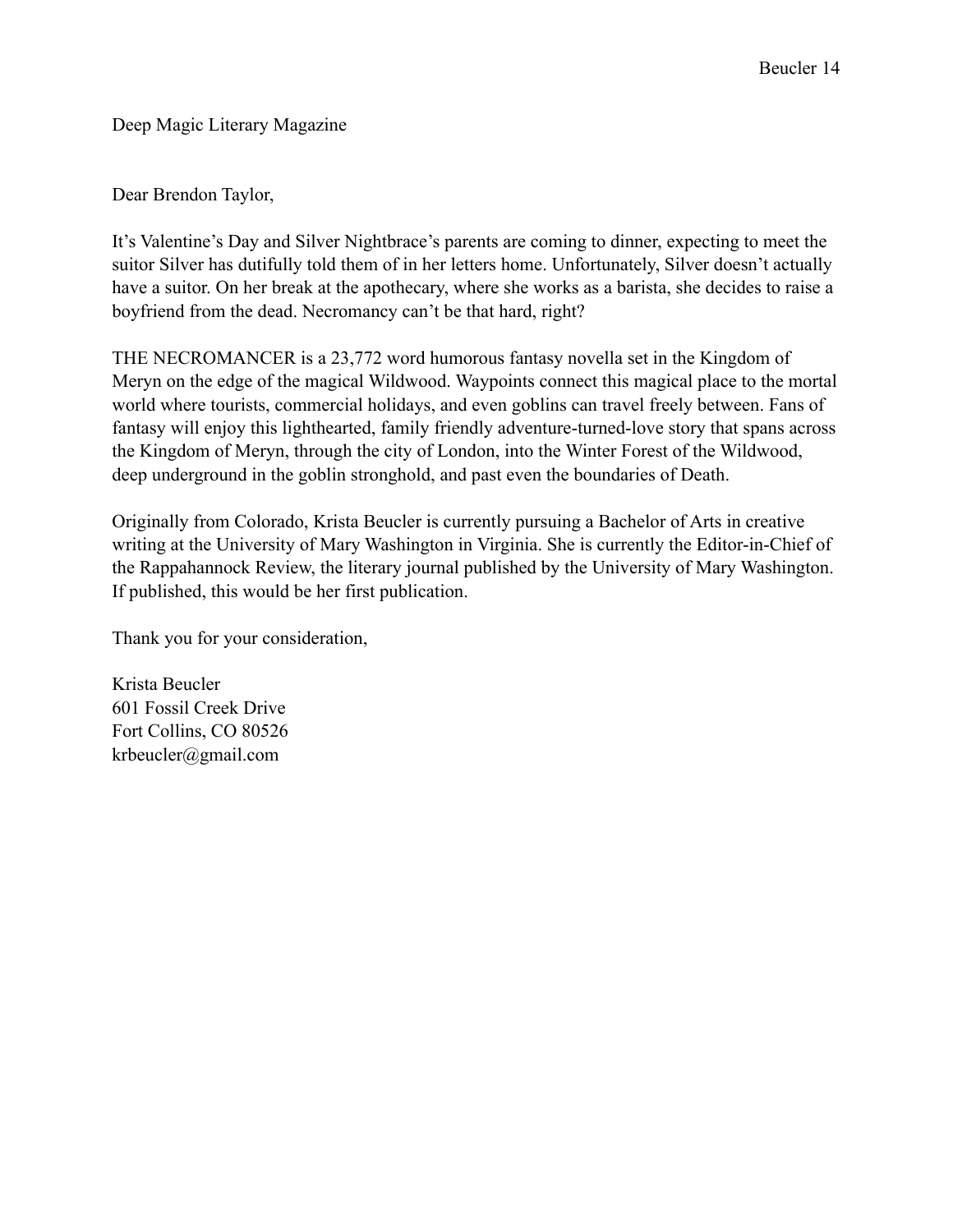## **Selected Journal Entries**

#### Journal 2: 2/3

Readings: Writer's Digest: 20 Things to Consider When Building Fantasy Worlds 9/2/18; Writer's Digest: World-Building Tips from the Masters 5/21/19; Writer's Digest: The WD Interview: Author N.K. Jemisin on Creating New Worlds and Playing with Imagination 3/29/19

## Writer's Digest: 20 Things to Consider When Building Fantasy Worlds 9/2/18

Guest columnist Sara Raasch provides a list of things to think about while building the world for a fantasy novel. She is the author of These Rebel Waves and Snow Like Ashes, both set in fantasy worlds. Her list includes things like the topography, origin, mythology, population, language, level of development, economy, division of power, and system of magic among others. I thought those were really interesting and useful things to think about, though they seem daunting. I felt like I could answer some of those same questions about my fantasy world in The Necromancer, but definitely not all of them. For this journal I'm going to try to answer her 20 questions.

1. Country/Place Name: The Kingdom of Meryn (named after the fist king's wife), Ening City (the capital city of Meryn), The Wildwood (where the Fae and most magical creatures live)

2. Population: there are many fewer Fae than there used to be. No more than 10,000. Meryn is a small kingdom, probably about a half million with most of the population concentrated in Ening City and other coastal cities.

3. Topography: Ening City is a coastal, shipping city with a climate similar to Paris. The Kingdom of Meryn, is mostly temperate forests and farmland, bordering the Wildwood. The Wildwood is divided into 4 forests (winter, summer, spring, autumn) each ruled over by a different Fae lord or lady. A mountain range divides the forest where the dwarves live.

4. Origin: The Kingdom of Meryn, populated mostly by humans, was settled 200 years ago by colonizers from our world. The Fae and many other magical creatures were subsequently confined to the Wildwood. It occurs to me know that if Meryn was settled by colonists 200 years ago, that would be about 1800, so it wouldn't make much sense for the style of the kingdom to be like the Middle Ages. So either the kingdom had to have been colonized longer ago, or the styles of Meryn are from the 1800s, or they were like the 1800s but have now become similar to ours. I think I'll have them colonize longer ago.

5. Mythologies: There are many stories about how the Fae are evil and dangerous and that those who go into the Wildwood don't come back out.

6. Holidays: They definitely celebrate most of the commercial holidays we celebrate here, similar to how some other countries have adopted the commercial Halloween from the US. They also celebrate harvest festivals and some holidays and feast days from the middle ages.

7. Style/Inspirations: Good question. I mention Silver's skirts, boots and the pouch at her belt, but I don't give much description to how people are dressed. I guess I envision your stereotypical Pirates of the Caribbean meets Lord of the Rings outfits, or like the TV show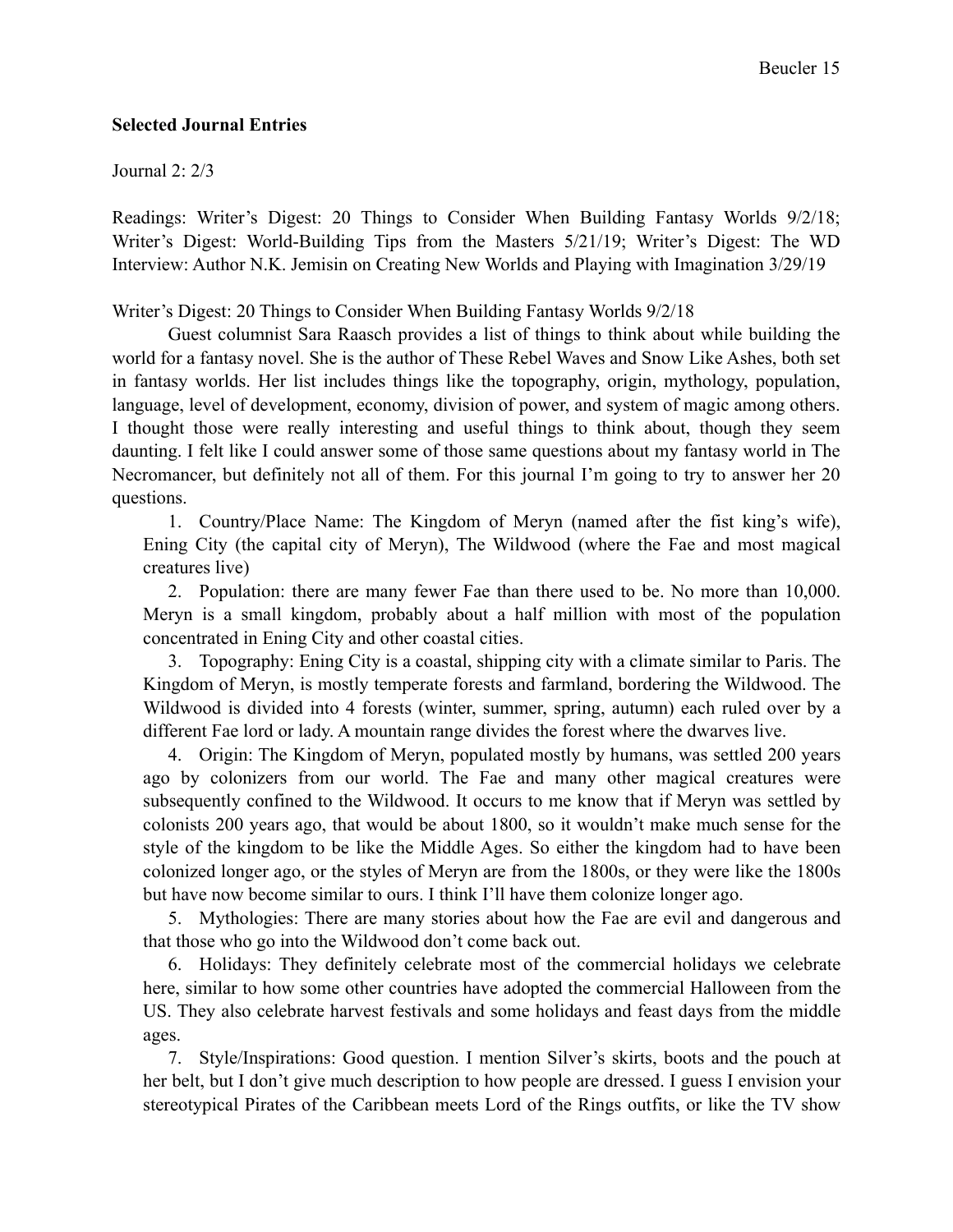Merlin. Corsets, white shirts and heavy skirts for peasant women, cloaks, boots, and tunics for men. My original thought was kind of Middle Ages-like, but like mentioned in question 4, that doesn't make a whole lot of sense. I guess Pirates of the Caribbean is set in the 1750s…

8. Terminology/Language differentiation: some spells use now defunct languages. The colonists were English so Meryners speak English. The Fae have their own language but can speak any language. Dwarves and goblins also speak their own language but most can speak English too.

9. How do they keep time: In the Wildwood time doesn't much matter because the Fae are immortal and the seasons don't change. In the Kingdom of Meryn time passes the same as here.

10. Highest level of development: They have magic but not technology like electric lights, cars, or guns. So definitely more of a Middle Ages vibe than an 1800s vibe.

11. Politics: Meryn is ruled by a king who isn't very effective. The goblins run a black market trade and have bought out most of the king's advisors, so they effectively run the government. In the Wildwood, each Fae lord or lady rules his or her own forest (The Raven King rules the Winter Forest, the Erl King rules the Summer Forest, the Blossom Queen rules the Spring Forest, and the Bear Queen rules the Autumn Forest). But the Raven King is kind of in charge of all the Fae.

12. Ruling Family/Group: Maybe the goblins have family groups vying for power? Or warlords?

13. Division of Power: The King is mostly a figurehead and the goblins mostly control politics, but there's also a lot of infighting among the goblins. The king had the ring that contains the Raven King's name and so controls him and the other Fae but he didn't know how powerful and important the ring was (the knowledge of it was lost through generations). The goblins don't know how powerful the ring is either, they just want it back because it was made by goblins and is rumored to have magical properties.

14. Economy: Trading economy, Meryn ships trade with other countries across the sea, as well as getting goods from our world through Waypoints.

15. Greatest weaknesses: The precarious relationship between species.

16. Most common prejudices: humans and Fae generally hate each other. Some humans think magic is evil. Goblins hate everyone and everyone hates them.

17. Greatest strengths: The Waypoints make travel between this world and Meryn and the Wildwood pretty easy. There are Waypoints all over the earth that lead to different places in Meryn and the Wildwood.

18. Recent wars: There was a war when the humans came to colonize the Wildwood (it was once all Wildwood and dwarves' mountains) but the humans cut down some trees and pushed the Fae back (like we did to the Native Americans).

19. Surrounding countries/peoples and relationships: there is tension between the humans and the Fae because the humans trapped the Fae in the Wildwood.

20. Magic system: Some creatures have an affinity for certain kinds of magic, particularly Fae for natural magic, pixies for mischief magic, and dwarves for craft making and way finding. Humans are capable of learning magic from books or teachers but rarely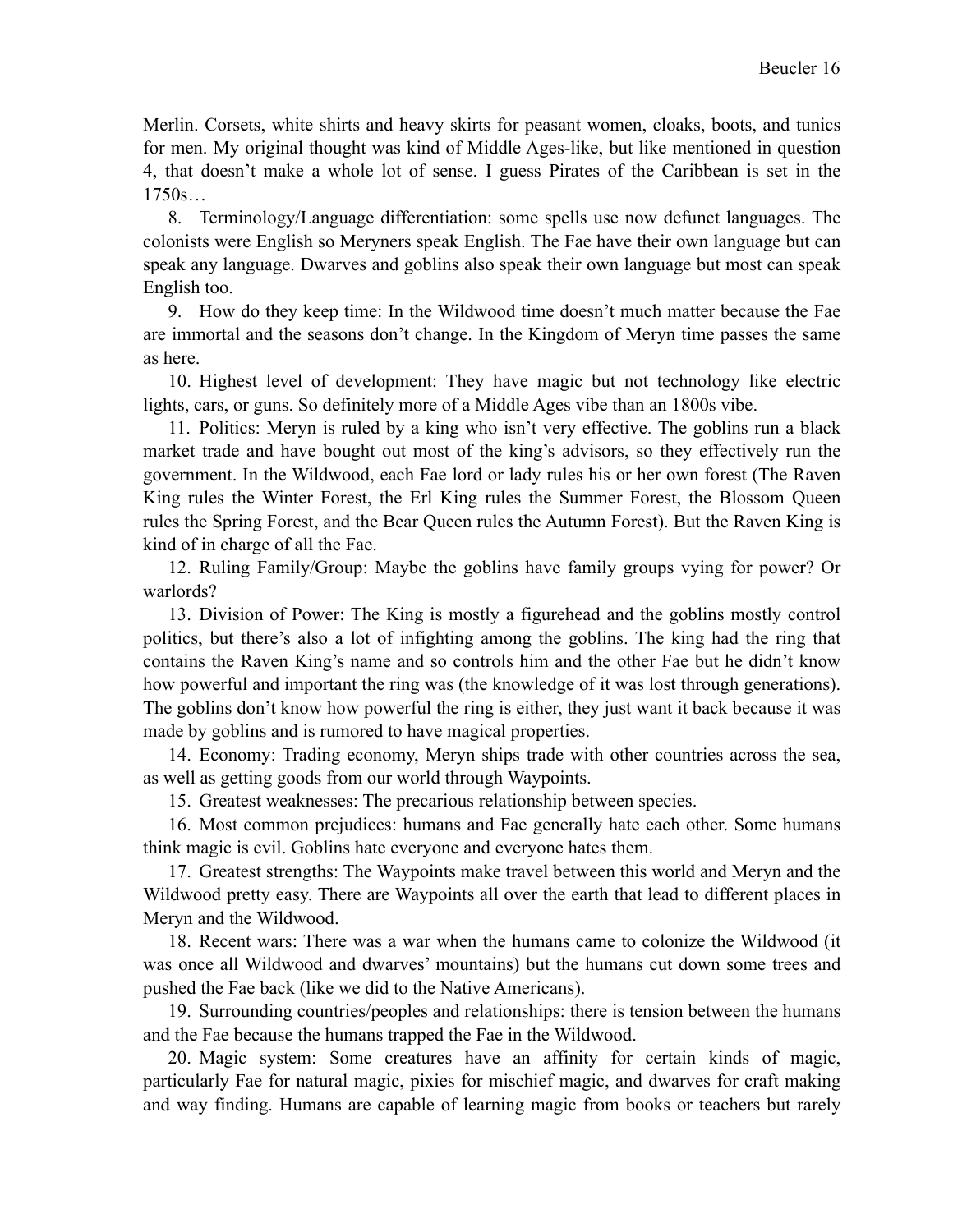have natural talents. Witches and wizards both exist in this world, but won't be particularly relevant. Unions between Fae and human result in a demi-fae who can pass as human and can usually do magic. All magic has a price and true names have power. The Waypoints were created by a spell gone wrong, which ripped little holes in the fabric between worlds.

### Writer's Digest: World-Building Tips from the Masters 5/21/19

WD talks to five speculative fiction and fantasy authors to get their take on world building. Brandon Sanderson invokes the metaphor of the iceberg; the top is what the reader can see and what the writer has to create, the bottom is what the reader has to assume is there under the surface but doesn't necessarily need to be created by the author. The author just has to make the reader believe that it's there. Margaret Atwood talks about learning simple things like what the characters would have for breakfast and where they would get the food and how they would cook it and what they would wear while eating it, etc. She takes a pretty simple concept and finds out everything she can about it. V. E. Schwab sees the world as a character, as the first character in the story and has to flesh out the world's norms and cultural expectations before anything else. Chuck Wendig starts with the story and uses the world building to support the story. He doesn't want the world to eclipse the story. Finally Leigh Bardugo (one of my favorites) talks about supporting how the reader can understand the story from the first chapter, what context they need to understand what's going on. She says the hardest part for her is giving the right amount of information, and not too much.

I'm going to consider Margaret Atwood's breakfast question. The morning the story starts Silver probably didn't have a very good breakfast, that's part of the reason she was in such a bad mood. The apothecary sells little pastries like croissants, banana bread, bagels, fairy cakes (little, airy, sugary things that can have different magical effects depending on the type of frosting on them; for example chocolate frosting does nothing, but a precise mix of lemon and lavender would cause you to grow larger, and bergamot helps you remember and anise helps you forget). Silver probably had a croissant that morning and cup of black coffee. A lot of the bread recipes come from our world. Some ingredients, like wheat, can be grown in Meryn but others, like bananas have to be imported from our world. Some ingredients also come from neighboring countries across the sea, like exotic fruits. Inherently magical ingredients come from the Wildwood or from across the sea, but mundane ingredients can be mixed in a way to create a magical result.

Writer's Digest: The WD Interview: Author N.K. Jemisin on Creating New Worlds and Playing with Imagination 3/29/19

I thought this article was going to be about world building but it wasn't. Jemisin is a black fantasy writer that has recently switched to writing full-time with the support of readers on Patreon. So a lot of the article was about that. She did mention briefly that she sometimes writes shorter stories to sort of test out a fantasy world before trying to write a whole novel. That's sort of what I'm doing with The Necromancer; I have an idea for a full novel set in the same world but I'll need to hammer out some more details.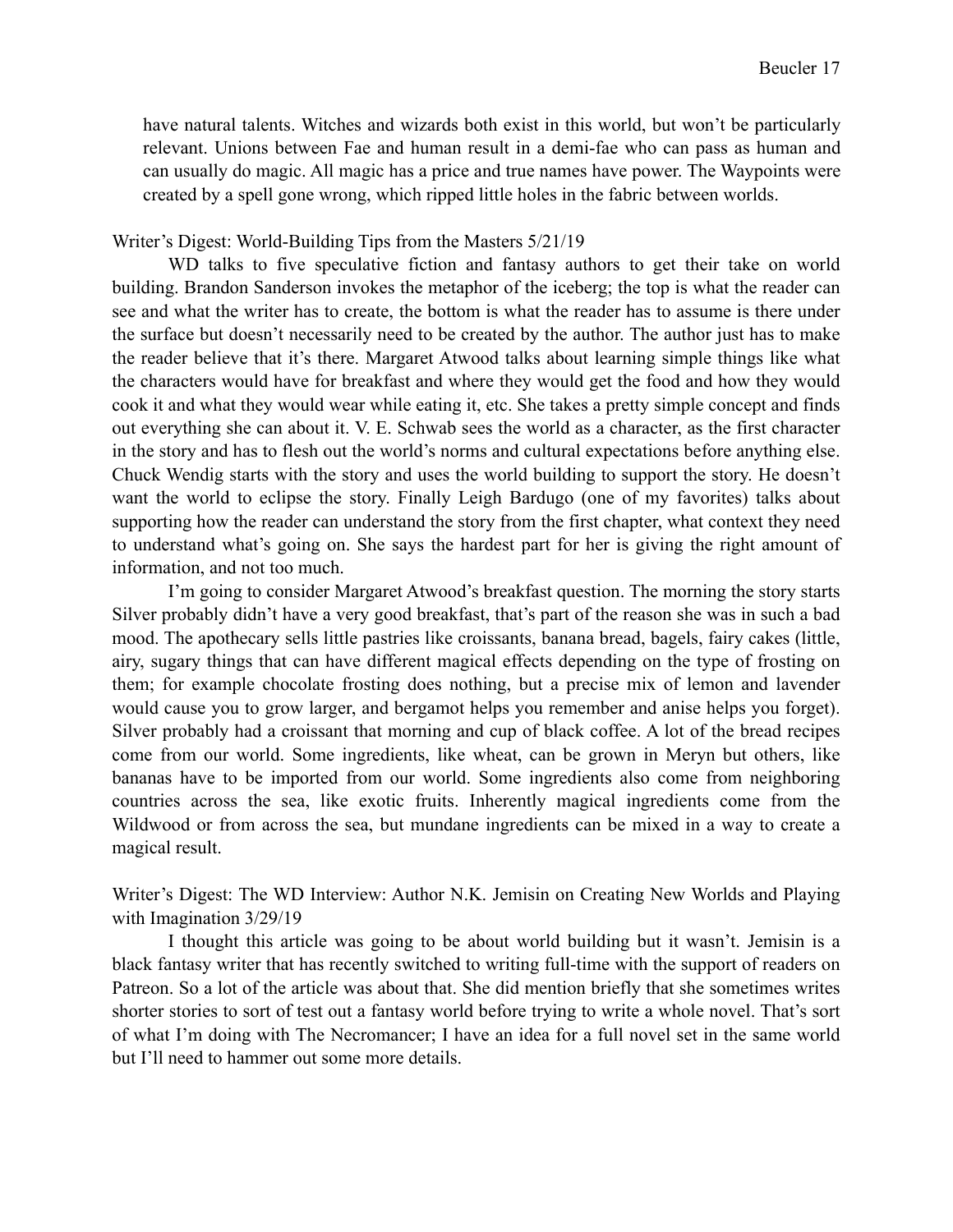### Journal 3: 2/10

#### The history of Faerie

"They say the Raven King was sculpted from a snow drift. No one knows by whom. Some say the world made itself for him, but I don't think so. I'm sure the Wildwood existed long before the Raven King or the Fae or the nymphs or the myriad magical beasts that live beneath the trees.

They say the Raven King came first of the four, but no one knows for sure. The Erl King was born of summer moss and the Blossom Queen grew from the foam of the rilling brooks and the Autumn Queen was made of falling leaves. They were children together, the four rulers of the forest, raised by wolves and bears and ravens and deer. And all the creatures of the forest felt their power and knew the time of the Fae was upon them.

The Fae ruled the Wildwood for centuries in harmony until a spell gone wrong opened up the first waypoint and magic began to leak out and other things, less friendly things began to leak in." —bedtime story.

The goblins came first, tunneling in from their underground world (a volcanic planet) and soon they had built underground warrens under the Wildwood. They are constantly battling each other for territory. The can't be above ground during the day, the sunlight burns them, even through clouds. They have very little interest in gaining territory above ground however, so the Fae tolerate having them underground. The goblins pay tribute to the Fae.

The dwarves came in from their mountain world and built workshops in the mountain caves. There are some magical hot springs and lava flows that the dwarves find useful and different from their home world. No Fae lived in the mountains above the treelike and the dwarves also pay tribute. In exchange they sometimes get help from the Fae with enchantments or are allowed to use magical wood. Dwarves can create magical items by working with magical materials and can do way finding magic, but can't spell cast.

Goblins also have forges and metalworks which they use for weapons and jewelry. Dwarves make just about everything.

In England in the 1100s (around 1189 under King Richard I) Crusaders set out to 'liberate' the Middle East from the Muslims. By accident, a group of crusaders stumbled through a waypoint in Jerusalem and ended up in the Wildwood.

Their first meeting with the Fae was fairly peaceful. But the Fae wouldn't convert to Christianity and the crusaders then assumed the Fae were pagan animists who worshipped nature spirits and trees. They started cutting down the trees. This greatly angered the Fae but also weakened them. The crusaders had iron armor which made them immune to spells. After cutting down trees along the edge of the Wildwood, they sowed iron into the soil so no magic trees could grow again and the Fae could not pass the boundary. The crusaders would have wiped out the Fae out completely but the Raven King negotiated with the leader of the group and gave up his true name so that his people would be safe in the Wildwood and the crusaders would stop cutting the trees. In return for a treaty with the humans and power over the Fae, the goblins made a magic ring to contain the name of the Raven King. This bound the Raven King to the crusade leader, so he was often called upon to do magic for him.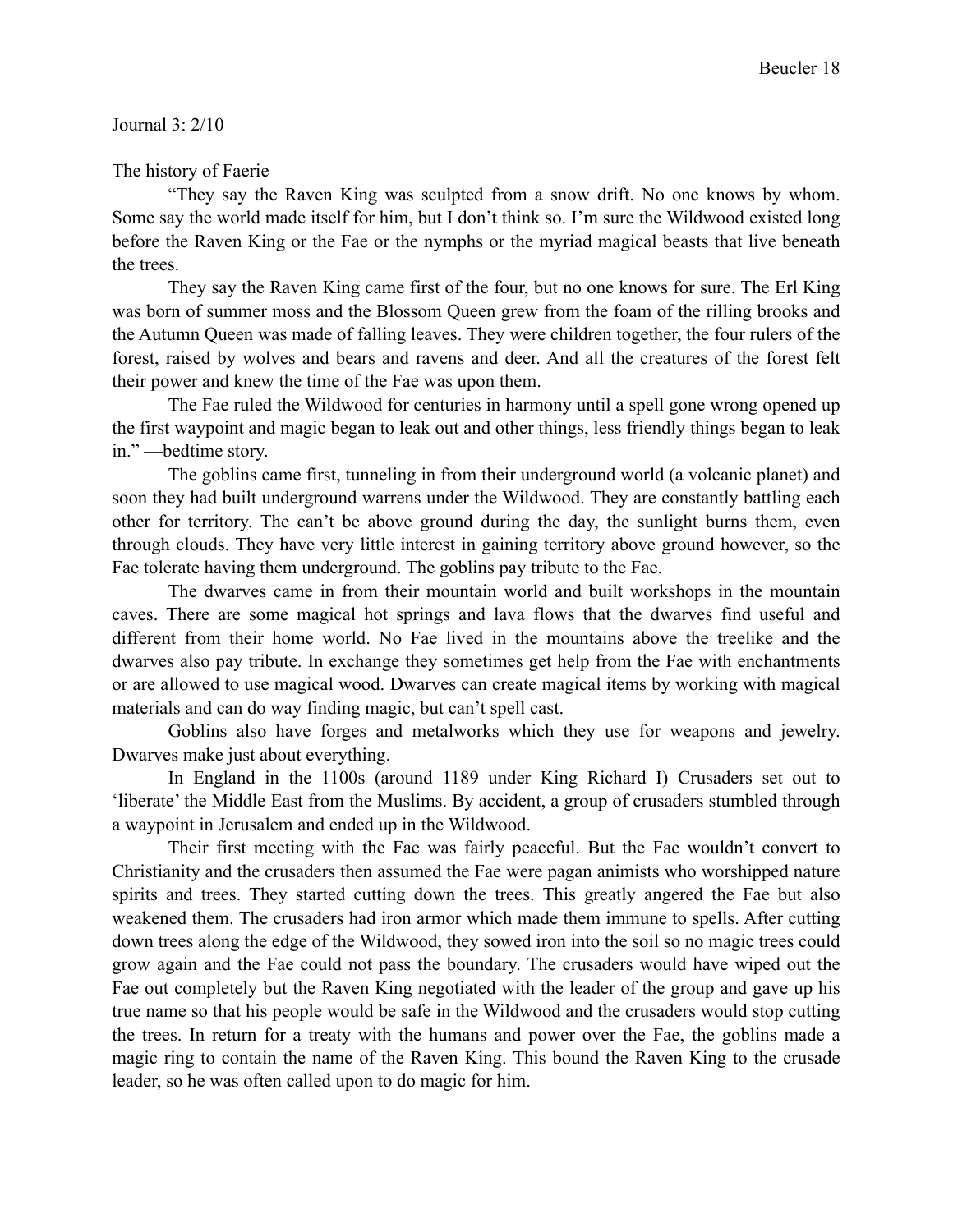The leader of the crusade renamed himself Solomon (after King Solomon from the Bible; I changed this from Andronicus) and pronounced himself king of this new land (he told his men God had given him a vision in a dream of him ruling a new holy land, safe for Christians). Exploring, they found other waypoints to other parts of the world and they established guards to keep out people they didn't want in their new country. All the men on the crusade (there were probably about 1000) were able to go home and bring wives and families along with livestock and seeds, secretly. King Richard I never knew what happened to this group and they were known as the Lost Crusaders.

Solomon kept the real power of the ring in which he had imprisoned the Raven King's name a secret; he only claimed that the ring was a gift from God and proved that he was ordained to rule.

Solomon had four wives like Jacob and had 12 daughters, which was very frustrating to him. In exchange for a son, Solomon traded all his daughters to the Raven King, who cast a spell on one of the wives to ensure she'd have a boy. The lieutenant, who had been lined up to marry the eldest daughter and be king, was left both wifeless and out of the line of succession. This drove him to murder the king, all the king's wives and the unborn baby. He blamed the Raven King publicly for the deaths, claiming the spell had been a trick, a sickness that killed the king and his wives and the future king. The lieutenant took over and his line has been uninterrupted until our story.

For about 100 years the Kingdom of Meryn guarded its waypoints jealously and tried to limit travel between this world and theirs. They didn't want the English to claim sovereignty over them and they didn't want undesirable people moving there. But technological advances stagnated and they couldn't get a lot of the food they wanted from the old world.

So they opened up the waypoints and sent envoys through, claiming to be an independent country interested in trade. Some limited travel and trading occurred. Iron tools and technology could be used in Faerie but electronics with iron in them don't work in Meryn because of the magic in the atmosphere. For this reason, there aren't cars or cellphones. I think there is electricity (as far as I know it uses copper and not iron). They do have things like coffee makers, gas stoves, cameras, movies. They still celebrate mostly Christian holidays.

Tourists and immigrants: For a long time the only people who could move to Meryn were devout Catholics, until about the Enlightenment and then ideas about religious freedom proliferated into Meryn. The church is still important and the king is still head of the church, but they have become more tolerant. Tourist visas are hard to get and there aren't many of them awarded each year. Tourists are required to travel with designated guides, after a rash of backpackers went missing in the Wildwood and were never seen again.

Waypoints: Waypoints are controlled by border security checkpoints (mostly, all the known ones are) and traveling between them is much like traveling between countries. (Think of waypoints like the windows from the Golden Compass books, like a slit that was cut between worlds. They can't be closed though.) There are waypoints in the Wildwood but the Fae aren't allowed to go through them. There is so much iron in the human world that they can't even cross. The creatures of the Wildwood (nymphs, dryads, pixies, woodland animals, unicorns, centaurs, etc.) are also sensitive to iron and won't cross waypoints. The Fae have put repellent spells on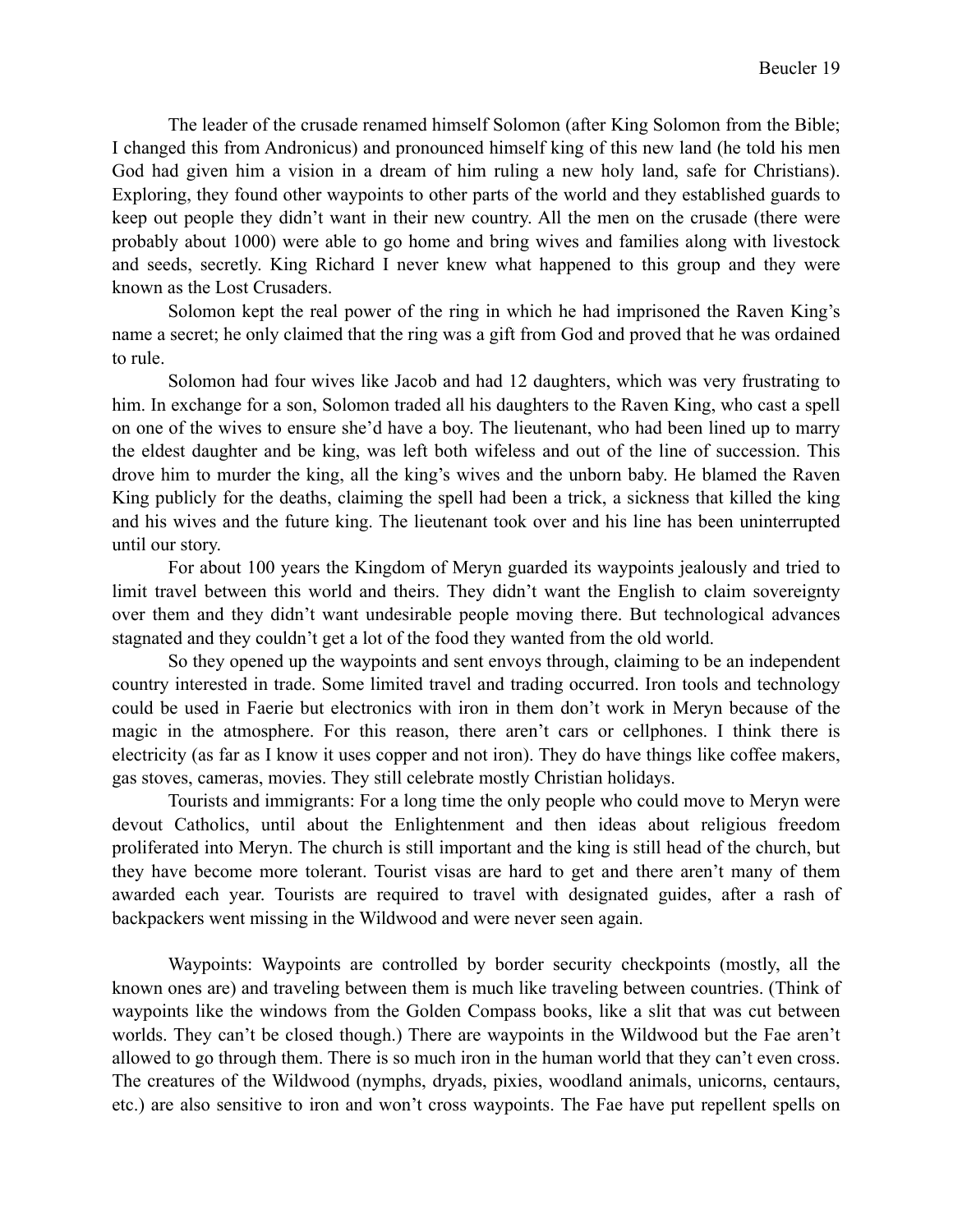their waypoints that pretty much keep people from coming through unless the Fae want them to. Animals from our world (horses, cows, goats, pigs, cats, etc.) have no problem with iron or crossing waypoints, though some wild species don't manage to survive after crossing the waypoint because of the magic in the soil and atmosphere (this controls invasive animal species). Seeds were brought through the waypoints into Meryn for farming. Other invasive species of plants have blown through. Some strains are killed by the magic in the soil, others flourish. This is becoming a problem for the Wildwood, as the native trees and plants are being choked out, but this won't be addressed in this story.

Some known waypoints (meaning someone controls them, a country a family, a gang):

-a pub in east London connects to Silver's apothecary

-a phone booth in Trafalgar Square is the official tourist entrance and connects to a tourist information station in downtown Ening City

-a rug shop in Fez, Morocco

-a staircase in Valparaiso, Chile connects to the goblin tunnels

-an alley in La Boca, Buenos Aires, Argentina

-a mask shop in Venice, Italy

Some unknown waypoints (meaning they aren't guarded or controlled): -a tree in Hampstead Heath connects to the Winter Forest -the Roman Baths in Bath connect to a spring in the Spring Forest -a field in Kansas, USA

Fae and Demi-Fae: There are rarely marriages between Fae and humans. Fae are immortal and there are rarely full Fae children. The origin of the Fae is not known but it is conjectured that they came from nature spirits and nymphs and dryads. Occasionally humans wander into the Wildwood which sometimes results in unions between Fae and humans. These children live unnaturally long lives, but not forever, and have an affinity for magic and an immunity to iron. (There are some questions about iron in human blood and viability of pregnancies. Perhaps only people with iron deficiency can mate successfully with Fae.) The Spring Court likes to keep a few humans around, mostly as servants/slaves (paid in drugs). The Spring Court is known for its hedonism and psychedelic drugs. Fae from different courts have different magical affinities: Spring-plants, growing things; Autumn-healing; Summer-animals, shapeshifting; Winter-black magic, necromancy. The most powerful Fae can master any of the affinities, but will be strongest in one area, usually corresponding to what court they live in. Simple things like truth potions, compulsion, small remedies, etc. all Fae can do.

Demi-Fae born to Fae mothers are usually sent to the human world as changelings, outcast from Fae society. They are also not likely to survive because of the iron in the blood of the fetus. Demi-Fae born to humans are usually kept and are sometimes the family is treated with suspicion and outcast from human society. But these children have an affinity for magic so they often become witches or wizards.

Long enough ago that everyone has forgotten about it, a female ancestor of Silver's disappeared into the Wildwood for a year and returned with a baby. So Silver has a Fae ancestor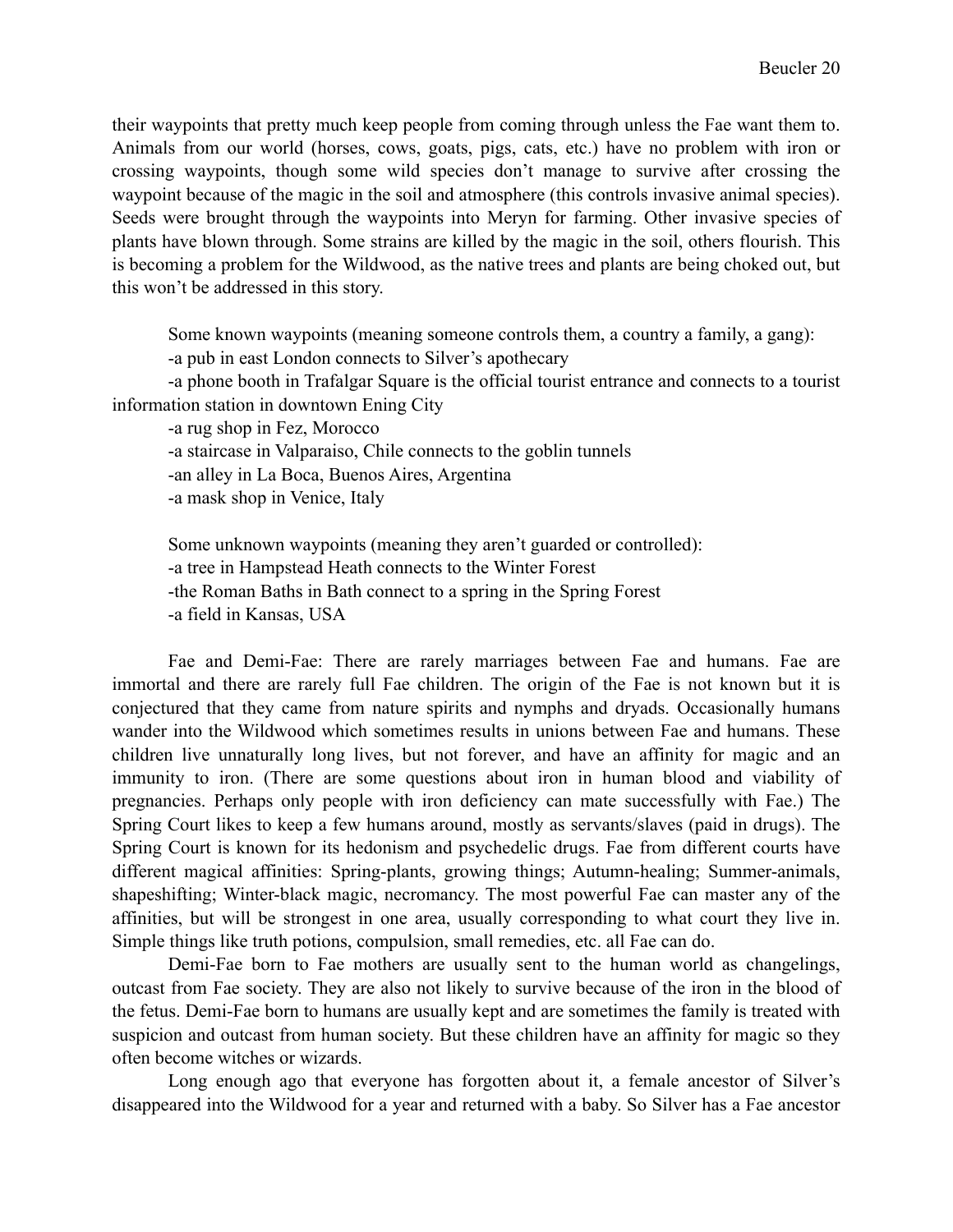somewhere in her line. Probably a fairly unimportant Winter Fae, maybe a guard in the Raven King's castle. He's still alive and the Raven King probably knows him. Because she has a Winter Fae's blood, she has more of an affinity for black magic, including necromancy.

Readings: Publisher's Weekly: Ask the Editor: Tips on Revising a Novel 7/28/17; Publisher's Weekly: Ask the Editor: When to Stop Revising 10/25/19

#### Publisher's Weekly: Ask the Editor: Tips on Revising a Novel 7/28/17

The fist suggestion is to put the manuscript away for 2 weeks, check, I put it away for like a year. Then you can come back to it with fresh eyes. The editor suggests: "making sure that the story is worth telling and you have told it well; the opening sentence is an attention grabber and helps the reader anticipate what's to come; the characters are believable and well developed; the plot moves along swiftly without repetitions and the storyline always holds the reader's attention; and the prose is clear, engaging, grammatically correct, and concise—try to lose the adverbs." I do think my story is worth telling and I think I have told it pretty well, though I definitely see room for improvement in description, continuity, and perhaps pacing. I think the opening sentence is an attention grabber, or definitely the first 2 sentences since it sets up that we're not in our world, but the worlds are connected. I think the characters are believable and well developed. The plot does move along swiftly, but perhaps too swiftly at times? The story takes place in just 3 days and sometimes I wonder if that's too quick. Overall I think the prose is clear and engaging. I'm working on making it more concise in places and I feel like I've fixed most of the grammar errors. Also, I kinda like adverbs. I know you shouldn't overuse them, but I think a few can't hurt.

## Publisher's Weekly: Ask the Editor: When to Stop Revising 10/25/19

The editor talks about an author they worked with who spent a year and a half revising and the result wasn't much different from the draft they had a year and half before, except that it had "lost some of its energy and freshness." In art they always talk about not overworking a painting and I think that's relevant for writing too. The editor points out, "There's a point at which you're not making the book better; you're just making it different." The hard part, of course is recognizing when that is. The suggestions for getting better at this include trusting your instincts and not changing things that don't leap out at you as inaccurate, intrusive, or ridiculous, and asking several trusted readers to look at it for you. I have sent it to two trusted readers, one of whom has sent me back comments, the other is still working on it. I might send it to one more. The editor also suggests hiring a freelance editor, which is a good idea but not something I would do at this stage in my career.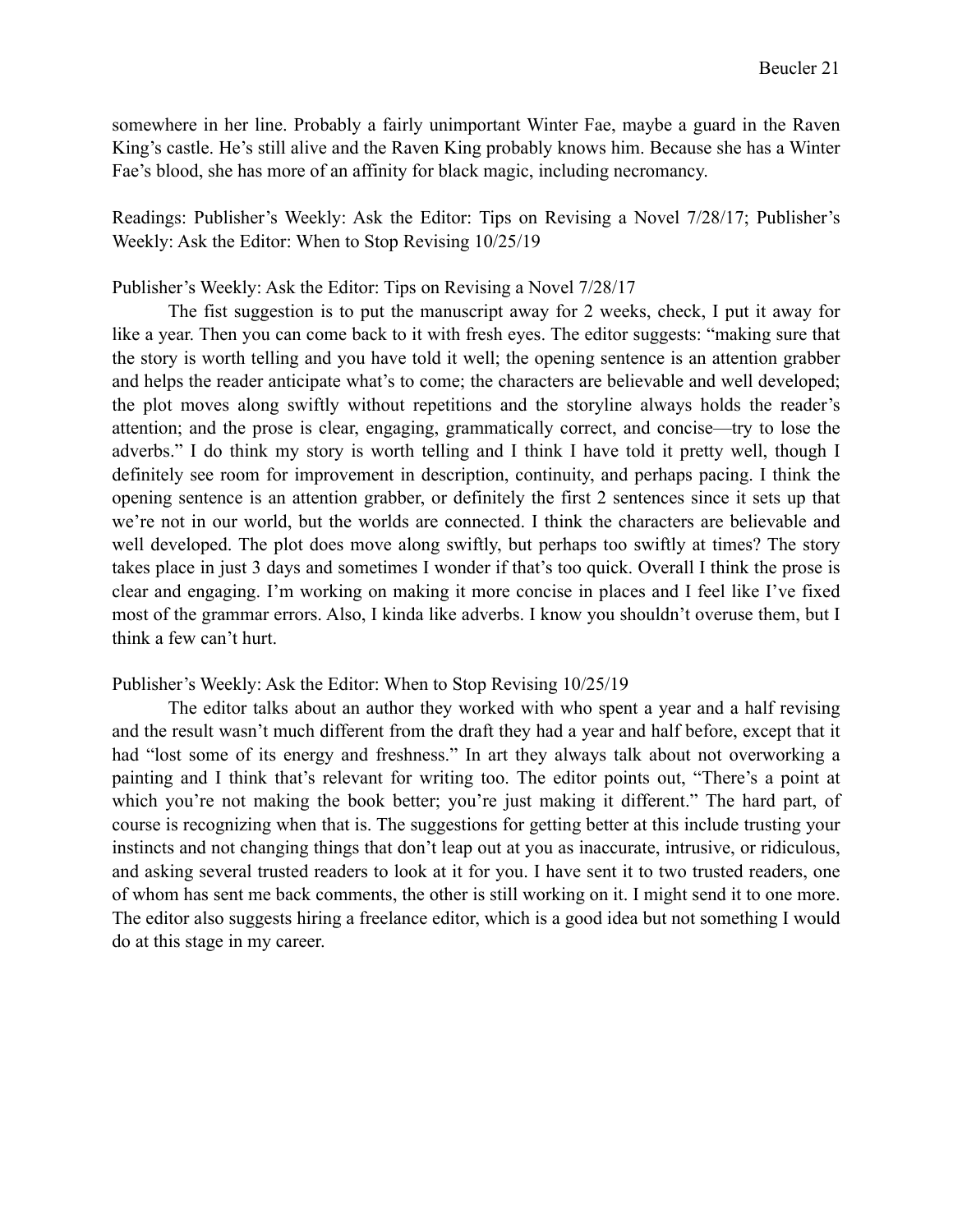#### Journal 6: 3/2

## Readings: Bartleby the Scavenger by Katie Boyer from Fantasy & Science Fiction 2014

This was a science fiction novella set in a post apocalyptic southern USA. I liked the way the author built the world and gave it to the reader bit by bit. The story starts at the end of the narrator's life. You know it's science fiction by the end of the first paragraph, because the narrator says that he is being 'decommissioned' in the morning for being old and injured. The story is structured as like a last confession that he writes in his cell before his execution. The author hints at the dystopian society and all-powerful Mayor that brought the narrator, Boss, to this point. I liked how she did this. She gave us enough information to be interested, but not so little that we were confused, and not so much that we were overwhelmed or were drawn out of the story.

After introducing Boss and the framing of the story as a last confession, the story circles back to the beginning where we learn how the world as we knew it ends. A civil war between Democrats and Republicans results in the bombing of the southern US and all of Boss's family is killed. He manages to move to Brook, a town in the mountains that managed to escape destruction. Almost immediately a woman named Peighton has assumed control over the town and locked it down to keep the residents safe. Boss convinces Peighton that he has useful skills to offer so he is allowed to stay. Then we see how Peighton gradually gains more and more power and slowly starts to punish people who aren't productive enough and eventually to 'decommission' them.

Another thing I thought was done well was the development of Boss from the beginning of his story to the end. At the beginning he sort of sets out to tell the real story of how terrible Peighton is in the hopes that someone can stop her, but by the end he realizes that his own actions have been essential to help Peighton get where she is. He thinks he is trying to save himself and his workers by helping her get what she wants, but really he's just hurting the whole community by cementing her power.

Right at the end we get one last twist. Boss tells us that he had heard on his scavenging trips outside of Brook that it's possible that the rest of the USA still exists and it was only the southeast that was destroyed in the civil war. He told Peighton this but she decided to keep it a secret from the rest of the town, so the last part of his confession is hoping that someone will find out that maybe Brook isn't the last civilization left.